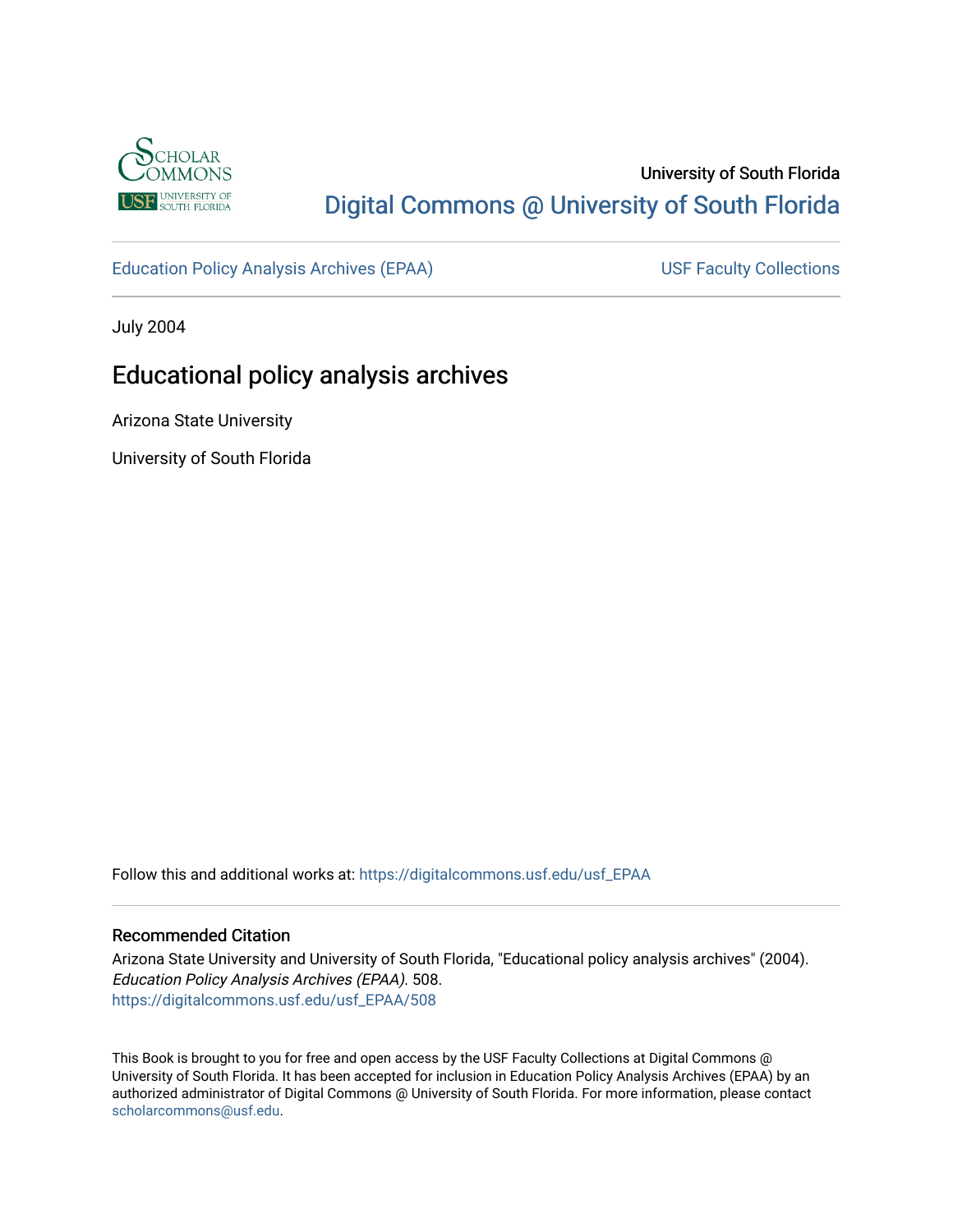# **EDUCATION POLICY ANALYSIS ARCHIVES**

A peer-reviewed scholarly journal Editor: Gene V Glass College of Education Arizona State University

Copyright is retained by the first or sole author, who grants right of first publication to the **EDUCATION POLICY ANALYSIS ARCHIVES**. **EPAA** is a project of the Education Policy Studies Laboratory.

Articles published in **EPAA** are indexed in the Directory of Open Access Journals.

**Volume 12 Number 31 July 2, 2004 ISSN 1068-2341**

# **Colorado's Voucher Law: Examining the Claim of Fiscal Neutrality**

# **Kevin G. Welner University of Colorado, Boulder**

Citation: Welner, K. G., (2004, July 2). Colorado's voucher law: Examining the claim of fiscal neutrality. Education Policy Analysis Archives, 12(31). Retrieved [Date] from http://epaa.asu.edu/epaa/v12n31/.

### **Abstract**

Colorado's voucher law was declared unconstitutional by the Colorado Supreme Court on June 28, 2004. Voucher supporters have begun drafting revised legislation designed to address the legal problem. This article calls into question the key financial claim of revenue neutrality—a claim that was central to the promotion and passage of the departing voucher law. The author concludes that the voucher law was not revenue neutral, even though it attempts to exclude from eligibility those children already enrolled in private schools. In fact, this law, as well as any revised law with similar eligibility provisions, would actually cost taxpayers an additional \$10 million per year once fully implemented because the eligibility provision provides little more than a short-term damper on the law's long-term fiscal impact.

### **Summary**

Colorado's school voucher law, called the Colorado Opportunity Contract Pilot Program, was found unconstitutional by the state Supreme Court on June 28th (Owens v. Colorado Congress of Parents, 2004). Immediately, the law's chief legislative sponsor declared that she will draft revised legislation for the following legislative term (Sarche, 2004). This revision, she explained, would address the court's legal concern. It would likely, however,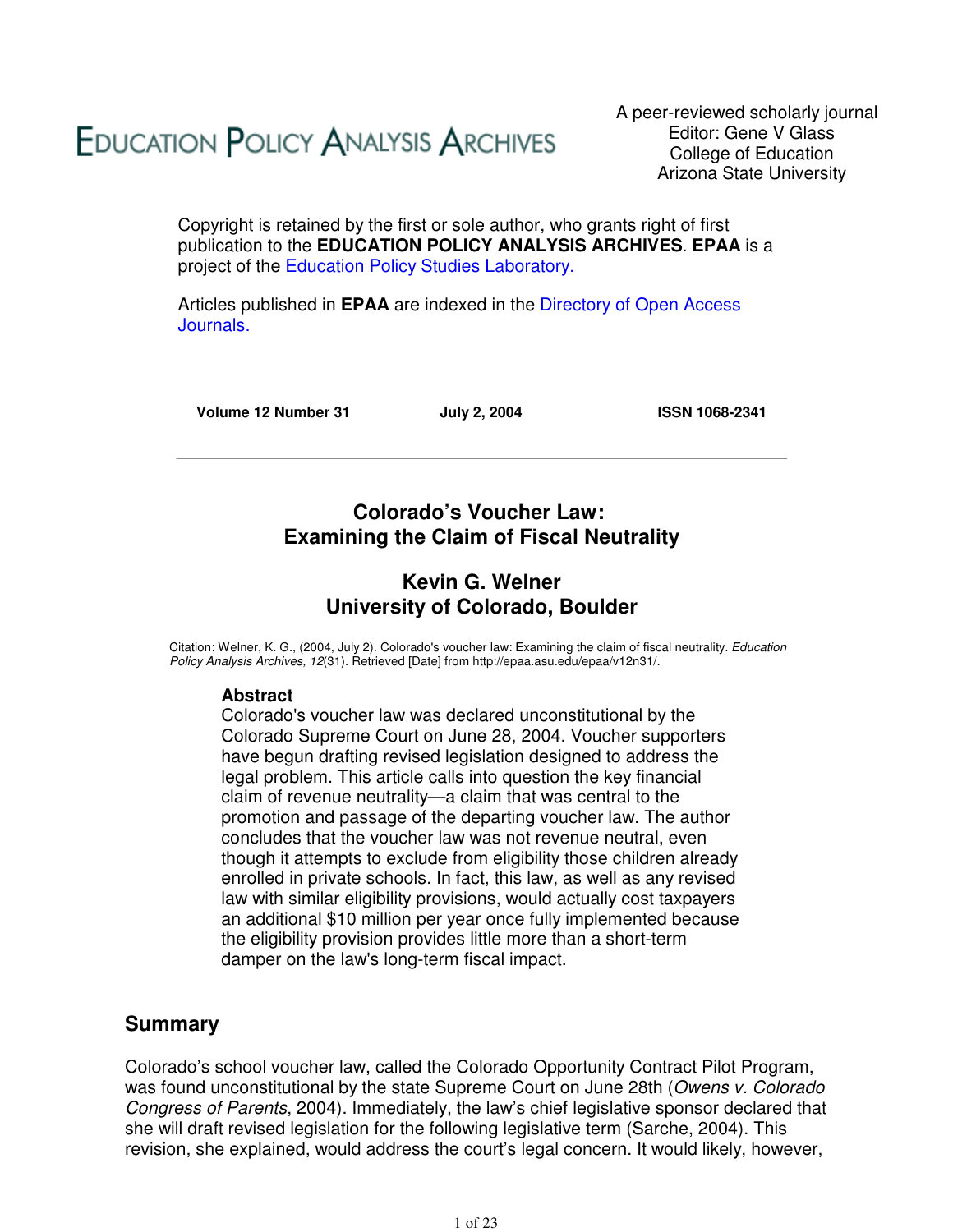leave untouched another concern – one that was never addressed when the original legislation was enacted in 2003.

At the time, the state was in the midst of a budget crisis, and legislators from both parties were disinclined to support any bills that required increased expenditures. Accordingly, the voucher bill was promoted as revenue neutral. To accomplish this, the bill excluded from eligibility those children already enrolled in private schools. The bill thus avoided the extensive costs that would have resulted if the state took on an obligation to pay for the education of these existing private school students. Colorado's official legislative fiscal analyst supported the claim of fiscal neutrality. The analyst routinely prepares a 'fiscal note', which accompanies legislation as it makes its way through the house and senate. The note for the voucher bill concludes, "No additional state funding will be required for the Colorado Opportunity Contract Pilot Program." Yet the law's key eligibility exclusion, barring students already enrolled in private school, amounts to little more than a short-term damper on what would have been the law's long-term fiscal impact. This exclusion did not and could not apply to students entering kindergarten – students who have never before enrolled in any school, whether public or private.

The Colorado law was targeted at low-income students who live in the attendance areas of low-performing public schools. For children entering first grade or beyond, the eligibility provisions include attendance in public school. For those entering kindergarten, however, this provision was inapplicable, and the only remaining eligibility criteria required that the child's family be low-income and live within the boundaries of a neighborhood school rated "low" or "unsatisfactory." Students meeting these eligibility criteria for children entering kindergarten are already (pre-voucher-policy) enrolled in private schools. That is, some low-income families in these attendance areas currently choose to enroll their children in private school even without the benefit of a voucher.

Accordingly, a current snapshot of private school enrollments would include a subset of students who are low-income and who live in the eligible attendance areas. If, under the 2003 voucher law, future such families received a voucher, the state would have begun picking up the tuition tab for this subset of students. By projecting twelve years into the future, one can understand how this eligibility provision would have undermined the voucher law's fiscal neutrality. High school seniors in 2016 would have entered school as kindergarteners in the fall of 2004. Virtually every student then enrolled in private school who could satisfy residency and income requirements would have begun as a kindergartener with a chance to obtain a voucher. The provision excluding from eligibility those children already enrolled in private schools would become progressively meaningless with each passing year and would have become virtually obsolete in 2016.

This study estimates the fiscal effect of the taxpayer subsidization of this likely group of voucher recipients who would attend private school irrespective of voucher availability. It identifies two significant fiscal impacts – one for taxpayers and one for public school districts: 1) Once the voucher law was fully implemented, it would have cost taxpayers an additional amount of approximately \$10 million per year. 2) Once the voucher law was fully implemented, it would have provided an additional source of funding to the participating school districts, in estimated amounts ranging from \$12,000 annually for St. Vrain Valley School District to over \$1.8 million annually for Denver Public Schools.

Neither of these conclusions bears directly on the merits of the voucher law. A conclusion that the voucher law was not fiscally neutral says nothing about whether the law is good public policy. In fact, the recipients that are the focus of this analysis are children and families that are, by definition, low income and whose local school is rated as "low" or "unsatisfactory" by the state. One could make a sound public policy argument that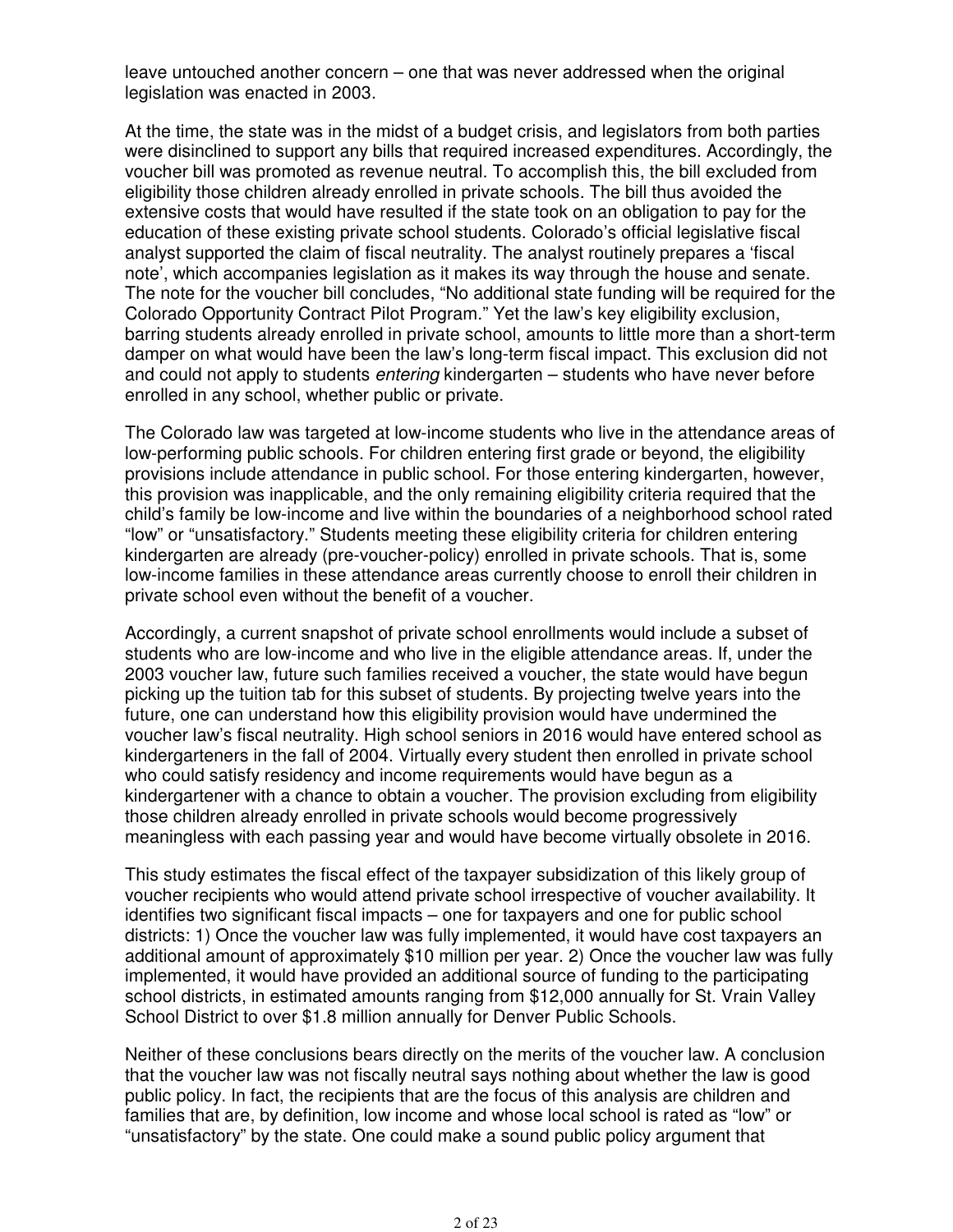taxpayers should provide financial assistance to these families. Similarly, a conclusion that the voucher law would have resulted in additional funding to the participating school districts says nothing about these districts' level of need. The participating districts are called upon to administer the law, and this would have generated attendant costs that may or may not have been covered by the other funding provided to the districts. Moreover, these school districts have been identified by the state as in need of improvement, and the additional resources may have provided much-needed help in that regard. This analysis simply does not attempt to address such issues.

### **Introduction**

The United States Supreme Court recently removed the federal establishment clause barrier to school voucher programs (Zelman v. Simmons-Harris, 2002). Colorado's new voucher law (HB03-1160), officially named the "Colorado Opportunity Contract Pilot Program," was the nation's first post-Zelman voucher policy. The U.S. Congress recently passed a voucher law for Washington D.C., with student eligibility provisions very similar to Colorado's.

The Colorado law was expressly designed to be fiscally neutral. To accomplish this, the law was written to exclude from eligibility those children already enrolled in private schools. (Note 1) It also maintained the same allocation per student. The official 'fiscal note' attached to the bill by the legislative fiscal analyst concludes, "No additional state funding will be required for the Colorado Opportunity Contract Pilot Program."

While the legislation was pending, I joined in warning of three ambiguities with the potential to undermine the law's fiscal neutrality (Howe & Welner, 2003). One of these ambiguities was directly addressed through an amendment by the legislation's authors. (Note 2) A second ambiguity – appearing to expand eligibility to all private school students in grades 1-3 residing in the attendance areas of low-scoring public schools – persisted in the law's language. However, the state Department of Education interpreted the clause so as to exclude such student eligibility. (Note 3)

Yet a third ambiguity remained, in part because there exist few ways to remove it. Although, as noted above, the voucher law excludes from eligibility those children already enrolled in private schools, this provision cannot apply to those students entering kindergarten – students who have never before enrolled in school. These entering low-income kindergarteners are made eligible if they live within the boundaries of a neighborhood school rated "low" or "unsatisfactory." (Note 4) As set forth below, some students fitting this description are already (pre-voucher-policy) enrolled in private schools. Some low-income families in these attendance areas choose to enroll their children in private school even without the benefit of a voucher. Accordingly, a current snapshot of private school enrollments would include a subset of students that are low-income and who live in the eligible attendance areas. If future such families receive a voucher, the state will begin picking up the tuition tab for an additional subset of students, and the Colorado law will lose its revenue-neutrality.

In reality, this is not so much an *ambiguity* as a straightforward shortcoming of the power of legislation to distinguish among the inner thoughts of potential beneficiaries. A voucher law cannot be designed to exclude families who would have chosen private school even without the availability of vouchers. There is simply no sensible means of identification, even if it were somehow good policy to do so. (Note 5)

Yet, by projecting twelve years into the future, one can understand how this eligibility provision would undermine the fiscal neutrality of the law. High school seniors in 2016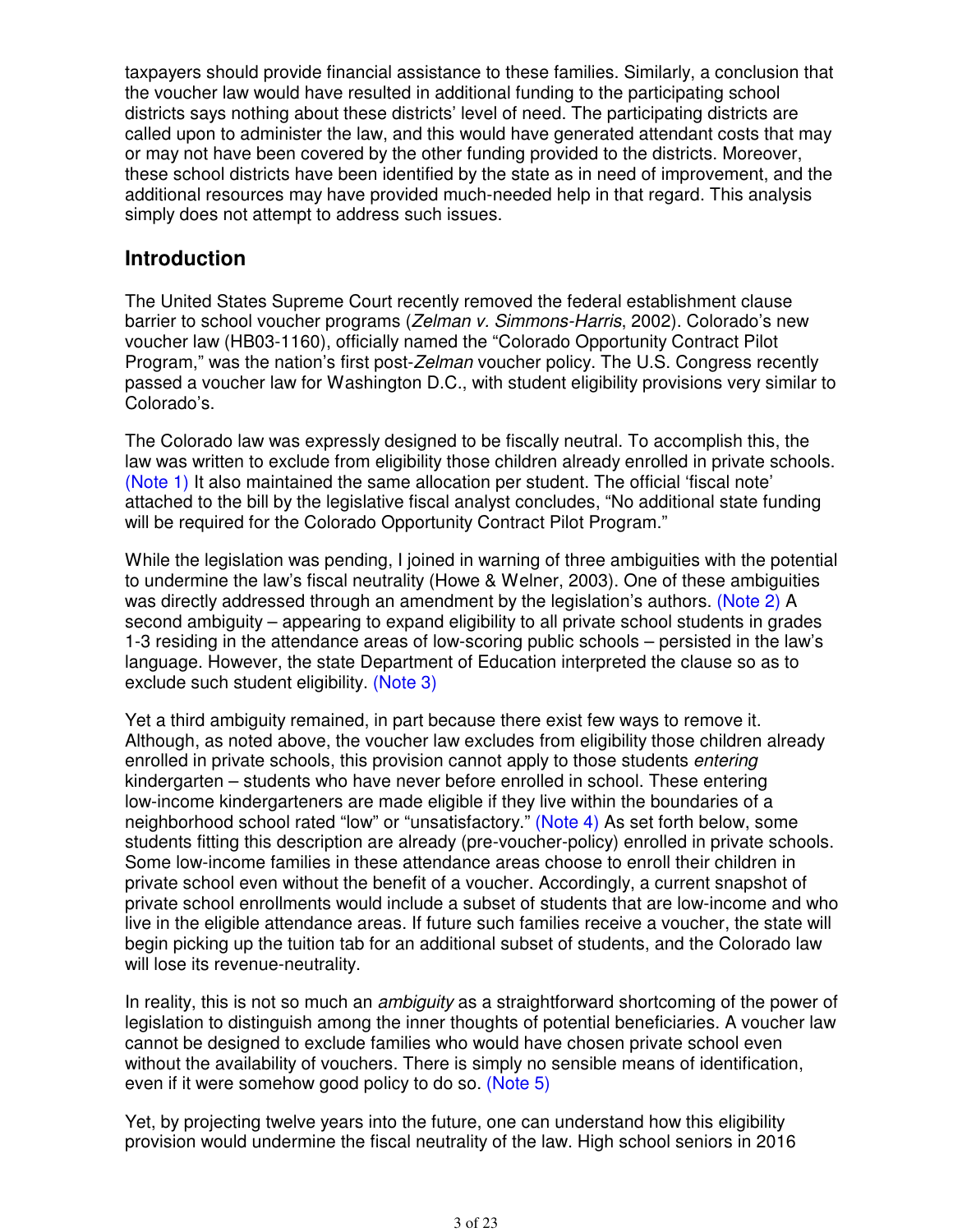would have entered school as kindergarteners in the fall of 2004. Virtually every student then in school who could satisfy residency and income requirements would have begun as a kindergartener with a chance to obtain a voucher. (Note 6) The only significant exceptions would be those students who moved into the state or into a voucher-eligible attendance area (as explained below) after the child turned seven years of age. (Note 7) Thought of another way, the voucher law contains a key provision that was supposed to guarantee revenue neutrality: the provision excluding from eligibility those children already enrolled in private schools. But this provision would have become progressively meaningless with each passing year and would have become virtually obsolete in 2016.

The purpose of this study is to estimate the fiscal effect of the taxpayer subsidization of this likely group of voucher recipients who would attend private schools irrespective of voucher availability.

To move forward with this analysis, one need not know the proportion of entering low-income kindergarteners that would have attended private school notwithstanding the availability of vouchers. Instead, the necessary assumption is that the vast majority of such kindergarteners would have indeed pursued vouchers. This is akin to assuming that someone purchasing a \$25,000 car will, if given the choice, opt to have someone else pay the purchase price. It is grounded in the same basic principle underlying the voucher policy itself: that parents will make rational choices. A low-income parent who has already decided to send her child to private school is likely to seek the voucher subsidy.

This article calculates the cost of that subsidy by combining two approaches. Due to differences in data availability between Denver and the rest of the state, the Denver calculations use extensive data on private school attendance and free and reduced-lunch numbers. The calculations for the remainder of the state apply national rates to particular Colorado school districts. Each of these calculations yield estimates of how many of the state's future voucher recipients would have attended private schools irrespective of voucher availability. As set forth below, this estimate, in turn, yields estimates of two significant fiscal impacts: one for taxpayers and one for public school districts.

In particular, the following analysis concludes that once the voucher law was fully implemented it would have cost taxpayers approximately \$10 million additional per year. It would also have provided an additional source of funding to the participating school districts, in estimated amounts ranging from \$12,000 annually for St. Vrain Valley School District to over \$1.8 million annually for Denver Public Schools. (Note 8)

# **Limits of this Analysis**

Given a statewide dataset with fields linking student eligibility for free or reduced lunch (FRL), public school attendance area, and actual school attended, this analysis would be fairly straightforward. However, the actual analysis makes due with more limited data. Assumptions are necessary at almost every step, but each assumption is justified and the more conservative path is generally pursued.

Another cautionary note concerns the policy implications of this analysis. A conclusion that the voucher law would not have been fiscally neutral says nothing about whether the law is good public policy. In fact, the recipients that are the focus of this analysis are children and families that are, by definition, low income and whose local school is rated as "low" or "unsatisfactory" by the state. Families such as these are currently (before the availability of vouchers) paying for private schools notwithstanding a limited ability to do so. One could make a sound public policy argument that taxpayers should provide financial assistance to these families. The present analysis does not attempt to address this issue; instead, the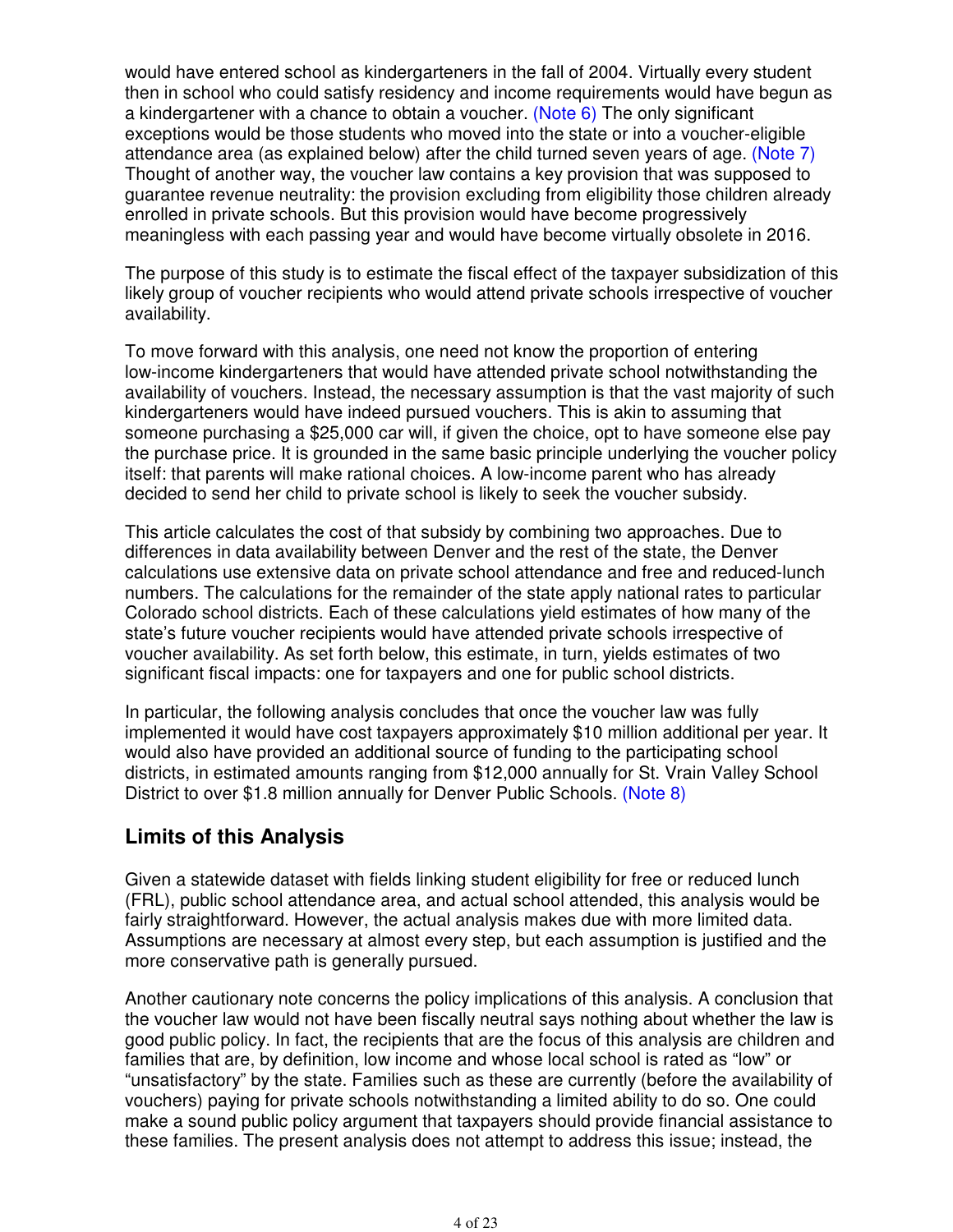sole focus is to provide information about the actual cost of the program.

Similarly, a conclusion that the voucher law would have resulted in additional funding to the participating school districts says nothing about these districts' level of need. In fact, the additional funding may be good public policy. The districts were called upon to administer the law, and this would have generated attendant costs that may or may not have been covered by the other funding provided to the districts. Moreover, these school districts have been implicitly identified by the state as in need of improvement, and the additional resources may have provided needed help in that regard. Again, this analysis does not attempt to address such issues.

# **Background**

Like most American voucher programs, Colorado's was means-tested – meaning that it was expressly designed to benefit students from low-income families. These students have, as a general matter, been under-served in America's public schools, with a result being that their measured achievement lags behind their more advantaged peers; means-tested vouchers promise to provide some immediate relief to these students and their parents (Howe, 1997).

HB 1160 was crafted to avoid certain criticisms commonly leveled at voucher programs. Among the most prominent are that vouchers (1) most benefit the already advantaged by indifferently subsidizing their tuition expenses (voucher programs often provide a voucher amount that covers only a portion of tuition charges such that many lower-income families could not afford to pay the difference); (2) result in private school "skimming" of the most able public school students; and (3) harm public schools by diverting their funding to private schools.

As just discussed, under the Colorado's law students already attending private schools are ineligible. Also, participating students must either be at-risk or live in the attendance area of an under-performing school. These facets of the law help to address criticisms 1 and 2, above.

The law addresses the third criticism by leaving with the home school district some of the per-pupil operating revenue (PPOR) for each voucher student. Under the state's foundation grant system, the state calculates the appropriate PPOR for each school district and then allocates sufficient state funding to the districts after accounting for local revenues (40-50% of the PPOR funding is generated locally). The voucher law requires the public school districts to locally administer the policy. To fund this administration and other costs, full PPOR for each voucher student is provided to the district; voucher money is then deducted from school district budgets at a rate of 85% of PPOR for high school, 75% for elementary and middle school (grades 1-8), and 37.5% for kindergarten. (Note 9) The districts retain the difference. This provision significantly reduces the likelihood that public schools would have been financially harmed by diverting their funding to private schools.

The law has three general requirements for students to be eligible to participate. Students must (1) reside in one of eleven identified school districts in which at least eight schools received an academic performance rating of "low" or "unsatisfactory" in the 2001-02 school year, (Note 10) (2), be eligible for free or reduced-cost lunches, and (3) be either entering kindergarten or have attended a public school in the year prior to application.

A fourth requirement is tied to grade level. Students in grades 4-12 must have performed unsatisfactorily on one of the CSAP tests. For children in grades k-3, for whom CSAP test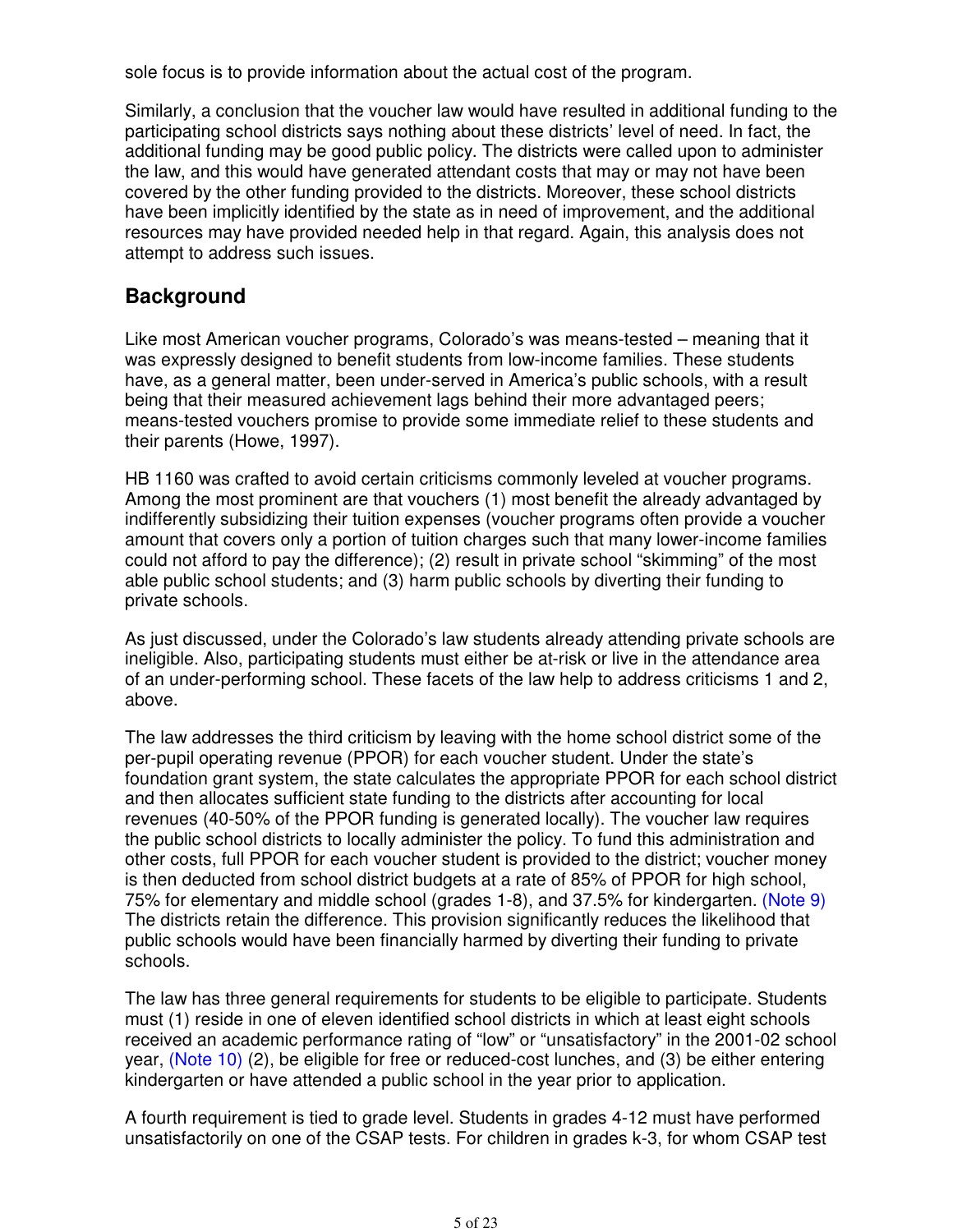data is unavailable, the law identifies two alternative ways to become eligible. Students must reside in the attendance area of a school rated "low" or "unsatisfactory," or lack "overall learning readiness," based on certain risk factors or low performance on certain reading assessments.

In the first year of the program, participation was to be capped at 1% of a participating school district's enrollment. This cap increases each year, stopping at 6% in the 2007-2008 school year, when the legislation was expected to be reviewed by the legislature. In the event that a school district was faced with more eligible applicants than available vouchers, priority was to be first given to present participants and then to their siblings. Remaining slots would be filled by lottery. (Note 11)

The Colorado Department of Education developed a flow chart to help explain the eligibility requirements. This chart is reproduced here as Appendix D (and can also be found at www.cde.state.co.us/choice/download/flowchart.pdf). The part of this chart that presents the kindergarten eligibility exception is along the left-hand margin, concerning students "4 years and older but under the age of 7" in the fall of a given school year. As this chart makes clear, such children are eligible if they reside "in an attendance area of a neighborhood school with a low or unsatisfactory state rating."

# **Analysis**

Due to differences in data availability, this analysis is divided into two parts. The Denver calculations use extensive data on private school attendance and free and reduced-lunch (FRL) numbers. The calculations for the remainder of the state apply national rates to particular Colorado school districts. The logic behind these calculations is straightforward: by estimating how many how many of the state's future voucher recipients would have attended private schools, irrespective of voucher availability, one can calculate an estimate of the additional cost to the state's taxpayers.

### Denver

Data concerning the current attendance of FRL-eligible students attending private schools in Denver were obtained from three sources – the U.S. Department of Agriculture, the Denver Public Schools, and the Archdiocese of Denver. (Note 12) These three institutions produced substantially consistent numbers. (Note 13)

The data identify at least 1,473 FRL-receiving students presently attending private schools in Denver. (Note 14) Of these, 1,246 attend schools that include kindergarten and other primary grades. Ultimately, the goal of this analysis is to forecast the additional expenditures by Colorado taxpayers (and additional allocations to public school districts), as the law would have moved toward full implementation. To do this, I will first arrive at an estimate, per grade level, of the number of low-income students presently attending private schools in Denver.

The private schools enrolling the 1,246 students referenced above vary from k-5 to k-12 schools. Accounting for the number of grade levels served at each particular school yields a figure of 142.5 low-income students per primary grade level currently enrolled in private school in Denver (see Appendix A). (Note 15)

But, while all these students are income-qualified, some of them will nonetheless not be eligible to participate because they do not live in the attendance area of a low or unsatisfactory DPS elementary school. Seventy-one percent of DPS schools are rated low or unsatisfactory; 29% are rated average or higher. Students who live in the attendance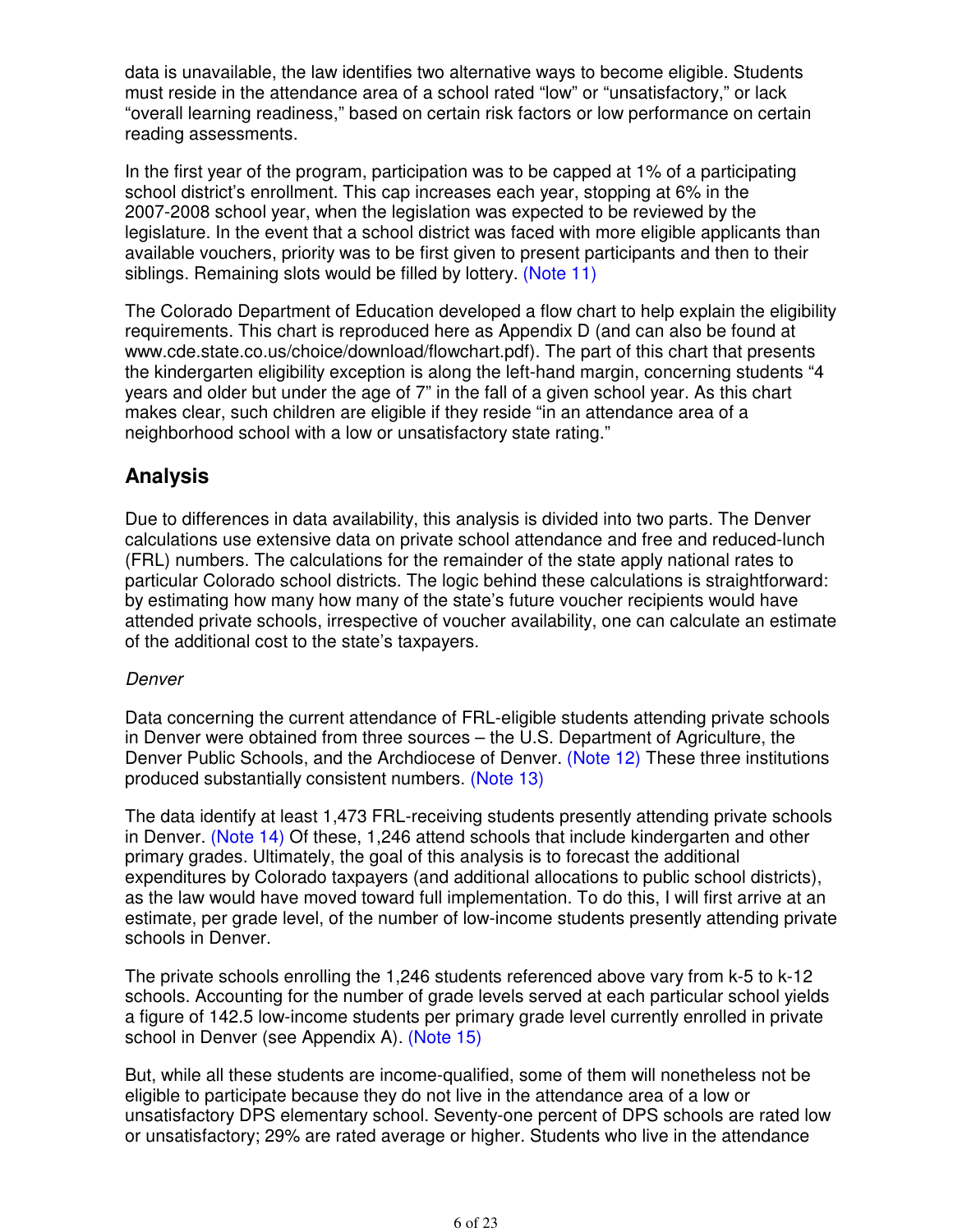area of one of this latter group of higher-achieving schools would not be eligible for vouchers, even if they themselves qualify for FRL.

Assuming that Denver's low-income students are evenly distributed geographically and assuming that the student population in each attendance area is approximately equal, then we can predict that 71% of the 142.5 students (101 students) per grade level qualify pursuant to both the income requirement and the attendance area requirement.

But one would not expect such an even distribution. Rather, one would expect that more of the current private school low-income students live in the neighborhoods with the most low-income families. That is, assuming that the choice of a low-income family of whether or not to attend a private school is made independent of the family's residence, then the rate would not vary by attendance area, and the attendance areas with higher numbers of low-income families would produce more such families attending non-public schools.

In the following example I will, for simplicity's sake, call the 71% of DPS schools that are ranked low or unsatisfactory "Group A" schools; the 29% higher-ranked schools are then in "Group B." Imagine two attendance areas, one for a school ranked low (i.e., in Group A) and one for a school ranked high (in Group B). Each area includes 1,000 kindergarten-aged children. The attendance area of the low-ranked school has a poverty rate of 80% (approximately 800 kindergarteners qualify for FRL); the attendance area of the high-ranked school has a poverty rate of 40% (approximately 400 kindergarteners qualify for FRL). If the rate of opting for private school among low-income families is one percent, then the first group would produce eight such kindergarteners, while the second would produce only four.

In actuality, the percentage of low-income students in low and unsatisfactory DPS schools averages over twice that of higher-ranked schools (84% versus 36%). (Note 16) Given the 84/36 ratio, we can make the conservative assumption that current private school low-income students are twice as likely to live in Group A attendance areas than in Group B attendance areas. (Note 17)

Is this a reasonable assumption? On the one hand, we might expect low-income families who live in wealthier areas to have more social capital and to be more efficacious and more likely to be active choosers. The friends, neighbors, and other contacts of these families are probably more educated and informed about how to negotiate the process of school choice. But we also might expect more families to opt for a private school if their local public school is less successful. For instance, one-quarter of students enrolled in DPS's Steck Elementary receive FRL. But the school is highly ranked. A low-income family in the Steck attendance area may opt for private school, but the impetus is likely to be religious beliefs or some other nonacademic criterion. In contrast, DPS's Ford Elementary (with 90% FRL) has an unsatisfactory rating. A low-income family in the Ford attendance area may choose a non-public school for similar religious reasons but is also more likely to make such a choice based on academic considerations.

Overall then, the assumption that current private school low-income students are twice as likely to live in Group A attendance areas than Group B attendance areas seems reasonable. (Note 18) Applying this assumption to the data, we come up with 1.82 students per grade level in Group A school attendance areas, and 0.91 students per grade level in Group B school attendance areas (see below calculation). Since there are 65 Group A schools in DPS, this results in a figure of 118 private school students (65 x 1.82) per grade level who qualify pursuant to both the income requirement and the attendance area requirement.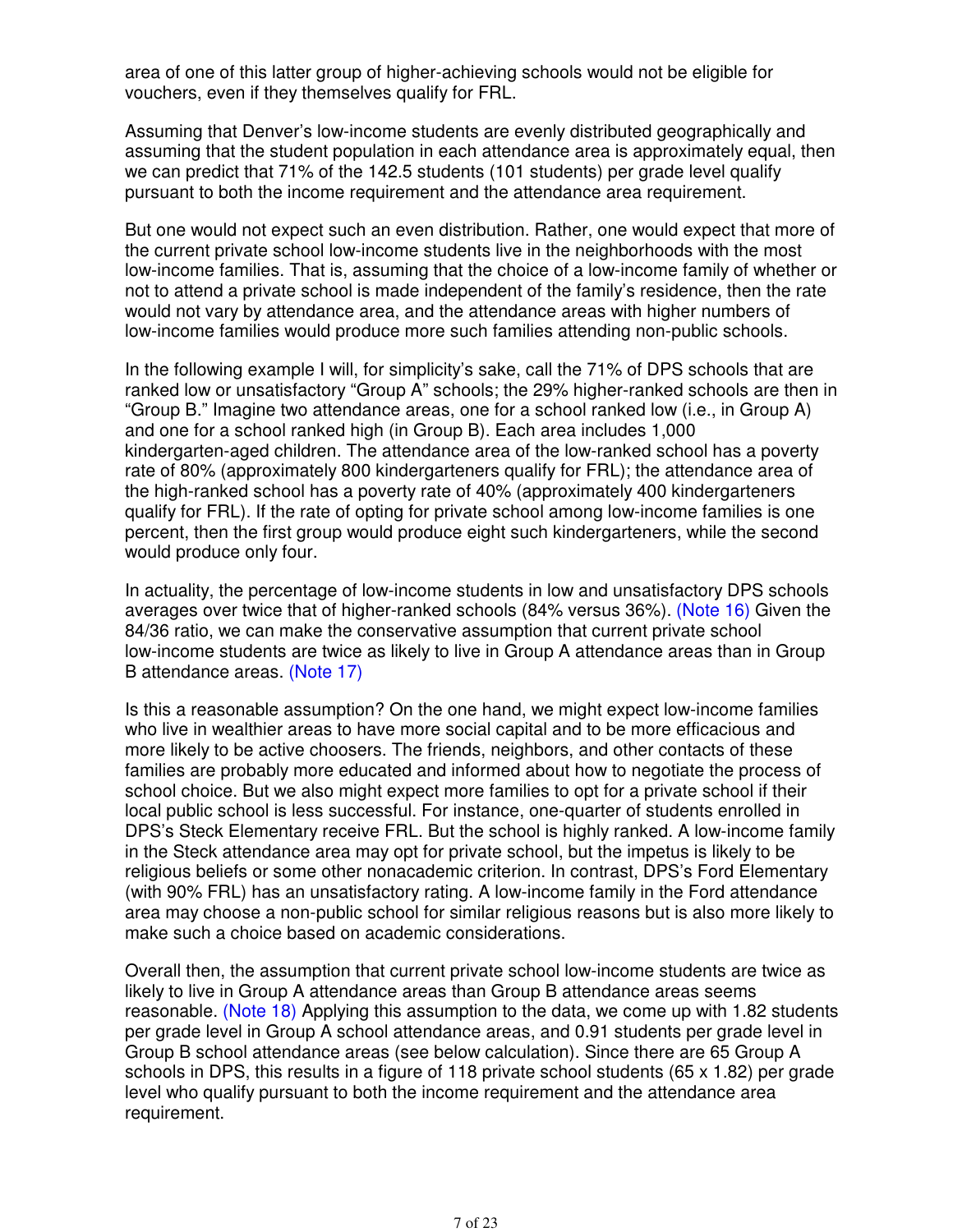#### **Calculation of Weighted Estimate**

- 92 elementary schools in DPS
- 65 Group A schools
- 27 Group B schools
- (x)(27) private FRL students total in the attendance area of Group B schools
- $\cdot$  (x)(65)(2) private FRL students total in the attendance area of Group A schools
- $\cdot$  27x + 130x = 142.5
- $\bullet x = 0.91$
- $\bullet$  2x = 1.82

The per pupil operating revenue (PPOR) in DPS is \$6,350.56. For these 118 students, the current annual PPOR expenditure is \$749,366. But this is just for one grade level. As the policy was implemented, the cohort of eligible kindergartens would have advanced toward

12<sup>th</sup> grade, and a new cohort of eligible kindergarteners would fall in behind the first. Thirteen years from the time of the policy's initiation, the additional annual cost to taxpayers becomes \$9,367,076. (Note 19) This figure is an approximation of the additional taxpayer expenditure, after full implementation, for students in the DPS schools' attendance areas. (Note 20)

Before moving on to the other school districts, I should note that not all the private schools currently enrolling FRL students were on the list of Denver area schools approved for participation in the voucher program. As shown in Appendix A, eight Denver schools currently serving low-income students and currently enrolling a total of 36.6 such students per grade level, were not among the private schools approved by DPS to receive voucher students. (Note 21) Some low-income families who would have strongly desired to attend the non-approved schools (or who receive other financial assistance) may have opted to eschew vouchers. Since the focus here is on entering kindergarteners, the choice is not one of leaving such a non-approved school; rather, the choice is to change an initial preference in favor of a school on the approved list. (Note 22)

If we assume that voucher availability would not have factored at all into the choice process, the subtraction of these non-approved schools reduces the 142.5 students per grade level to 105.9. This, in turn, reduces the weighted distribution estimate to 87, the annual per-grade increase to \$553,134, and the full implementation estimate to \$6,914,172. The midway assumption is of 124.2 students per grade level, a weighted estimate of 103, an annual per-grade increase of \$652,203, and a full implementation estimate of \$8,152,531.

| Assumption as to<br>whether voucher<br>availability will change<br>choice of private school | Qualifying<br>students per<br>grade in eligible<br>private schools | per grade<br>level | Annual cost   Total annual<br>cost |
|---------------------------------------------------------------------------------------------|--------------------------------------------------------------------|--------------------|------------------------------------|
| No effect                                                                                   | 87                                                                 | \$553,134          | \$6,914,172                        |
| Affecting 50% of<br>choices                                                                 | 103                                                                | \$652,203          | \$8,152,531                        |
| <b>Total effect</b>                                                                         | 118                                                                | \$749,366          | \$9,367,076                        |

#### **Table 1 Range of Results for Denver**

For the remainder of this analysis, the \$8,152,000 figure will be used as the best estimate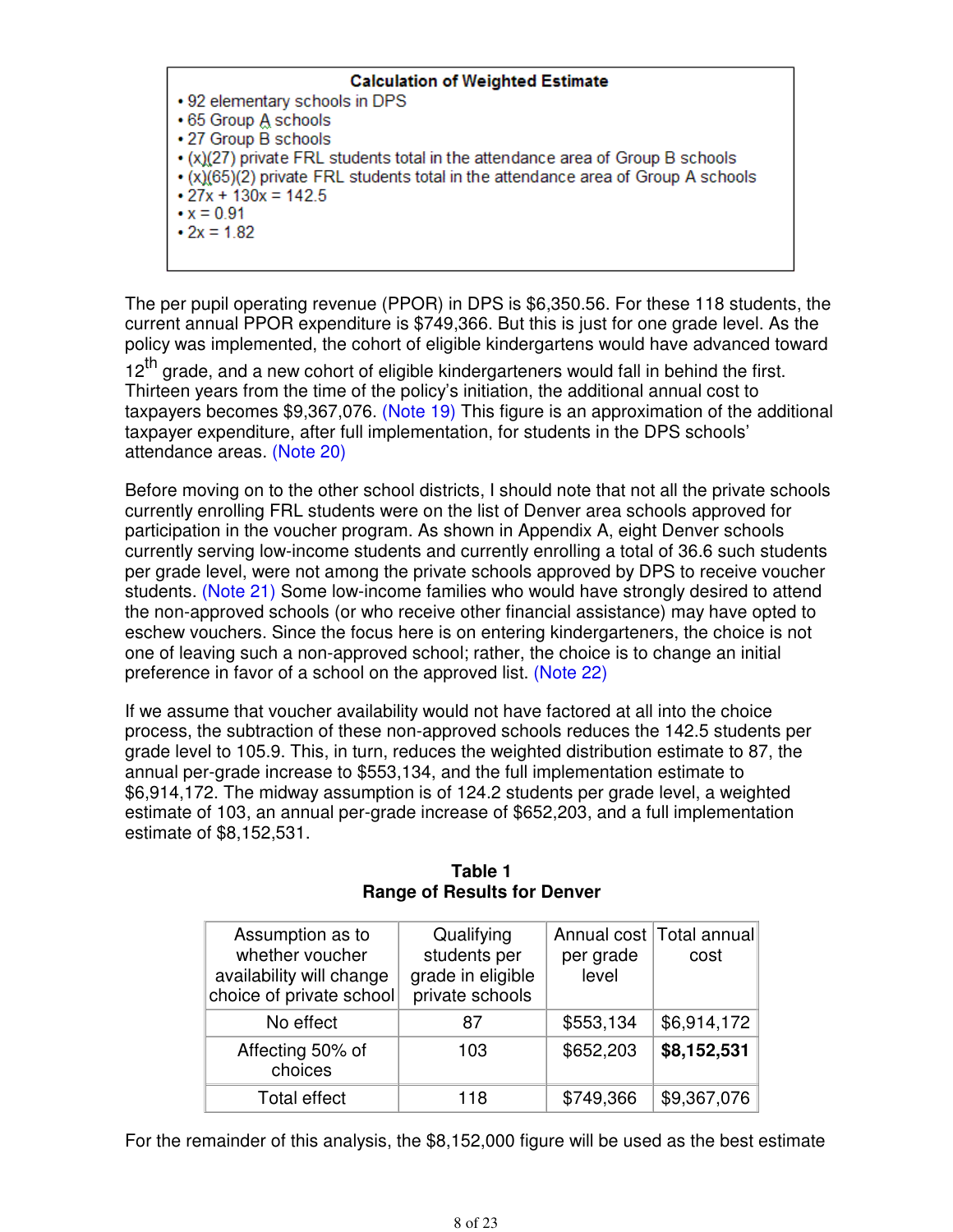of additional annual taxpayer costs associated with the kindergarten eligibility exception as it applies to students in the DPS attendance area.

### The Ten Other School Districts

To arrive at estimates for the other ten Colorado school districts where students are eligible for vouchers, I turn to national data concerning the likelihood that a low-income student will attend a private school. This second part of the analysis requires several unsatisfactorily grounded assumptions. At each such juncture, the analysis uses conservative assumptions and estimates, almost certainly resulting in a figure that is below the actual cost likely to have beed incurred as the voucher policy was implemented. In the absence of better data, however, these conservative assumptions offer the best available option for an analysis of this nature.

Alt and Peter (2002), using data from the NCES "Schools and Staffing Survey (SASS)," state that 49.5% of U.S. private schools in the 1999-2000 school year enrolled at least one FRL student (Alt & Peter, 2002, p. 12, table 6). In those schools, 10.4% of students were FRL recipients. Therefore, we can arrive at a conservative estimate that approximately 5% of private school students nationally were eligible for FRL. (Note 23)

According to the Colorado Department of Education, private schools in the state enrolled over 57,000 students in 2002 (CDE, 2003a). Five percent, or 2,850, of these students are presumed FRL-eligible. In 2002, Colorado's public schools enrolled 212,000 FRL students (CDE, 2003b), so approximately 1.3% of Colorado's FRL students attended private school (2,850/214,850).

This 1.3% figure can then be applied to the attendance area of each low or unsatisfactory public school in the remaining ten school districts. For instance, Altura Elementary in Aurora school district enrolls 440 students, 183 (41.6%) of whom are FRL recipients. Taking 1.3% of 185 (Note 24) yields an estimate of 2.4 low-income students from the Altura attendance area currently attending private school. Since Altura serves six grade levels, this works out to 0.4 students per grade level. The table in Appendix B presents such results for all eligible schools in the ten school districts. These calculations yield estimates of 255 eligible elementary-aged private-school students, or 42 per grade level.

One concern here is that the statewide FRL and attendance numbers include, and are heavily influenced by, the population of Denver. Given the more reliable data available to calculate DPS numbers, Denver is excluded from this second analysis. But, if there are truly only 2,850 FRL private school students in the state, we have already determined that Denver has about half of these. Moreover, of the 212,000 public school students receiving FRL, 44,000 (21%) are in Denver.

Similarly, this second analysis fails to account for differences between the ten remaining voucher-eligible school districts and the other 167 Colorado districts (besides DPS). These other districts collectively enroll approximately 43% of all FRL public school students in the state even though they enroll approximately 57% of Colorado's public school students. As a group, these 167 districts average 21% FRL-recipient students. In comparison, the ten remaining voucher districts average 29% FRL-recipient students. Such comparisons demonstrate that these ten districts collectively have lesser FRL enrollment than DPS but greater FRL enrollment than the 167 districts not participating in the voucher policy.

The following analyses take a conservative approach and adjust the numbers downward in an attempt to account for the effect of Denver; they do not include a countervailing upward adjustment to account for the presumed difference between the ten districts and the remaining Colorado school districts. Specifically the analyses include an adjustment based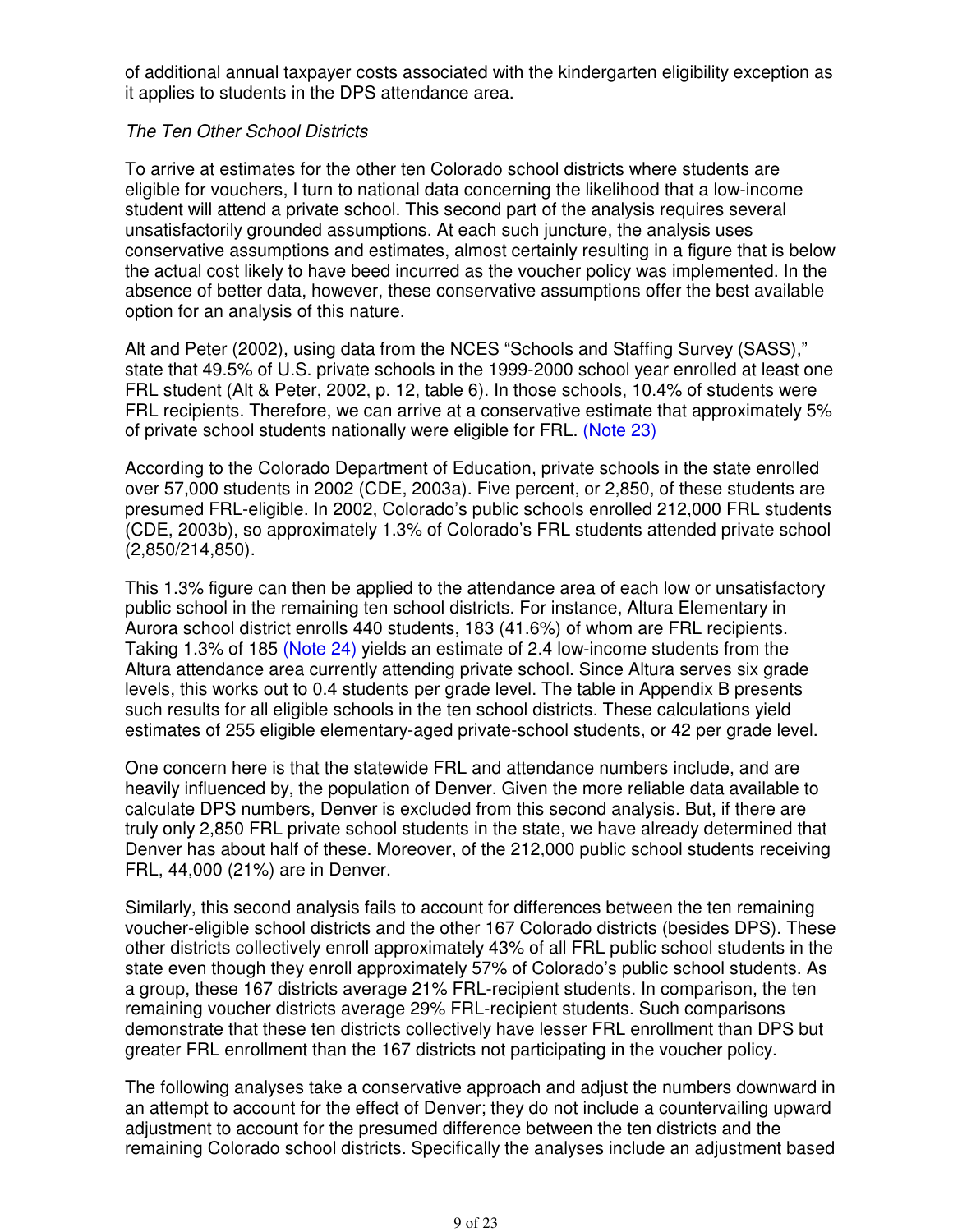on FRL numbers relative to DPS (see Figure A). For instance, Aurora's FRL rate is only 0.56 that of DPS, so the 0.4 students-per-grade-level figure for Altura Elementary is again reduced.



# **Figure A** FRL Rates in Comparison to DPS

In total, these adjusted calculations yield estimates of 151 (instead of 255) eligible elementary-aged private-school students in the ten districts, or 25 per grade level. As shown in Appendix C, the unadjusted total cost to taxpayers would be slightly over \$3 million at the point of full implementation. Once the DPS adjustment is added, the cost is reduced to \$1,846,000. To determine how sensitive this figure is to the earlier estimate that 1.3% of Colorado's FRL students currently attend private school, the cost calculation was also performed using figures of 1.2% and 1.4%. The Denver-adjusted figure declines to \$1,702,000 when the rate decreases to 1.2%; it rises to \$1,990,000 when the rate increases to 1.4%. (Note 25) That is, a change in the amount of 0.1% changes the total cost by \$144,000 (slightly over 9%). Nonetheless, using 1.3% as the best conservative estimate, and adding the \$1,846,000 cost to the midway DPS cost figure, the total cost can be estimated at \$9,998,000.

|  | Table 2                                                                |       |
|--|------------------------------------------------------------------------|-------|
|  | <b>Total Cost of Kindergarten Eligibility Exception</b>                |       |
|  | $\alpha$ r affect $\Box$ Denver midway $\Box$ Remaining ten districts' | Total |

| Adjustment for effect<br>of Denver | Denver midway<br>cost | Remaining ten districts'<br>cost to taxpayers | Total cost to<br>taxpayers |
|------------------------------------|-----------------------|-----------------------------------------------|----------------------------|
| No.                                | \$8,152,000           | \$3,067,000                                   | \$11,219,000               |
| Yes                                | \$8,152,000           | \$1,846,000                                   | \$9,998,000                |

Thus, \$10 million is a conservative best guess of the additional annual costs incurred as a result of the eligibility provision regarding kindergarteners. This amount represents the full-implementation cost – after the initial cohort of kindergarteners would have worked its

way up to the 12<sup>th</sup> grade, in 2016. One would have expected a cost of only \$400,000 in year one, followed by annual increases of \$800,000 (e.g., \$1.2 million in year two and \$2 million in year three), reaching the \$10 million figure in year 13 (see Figure B).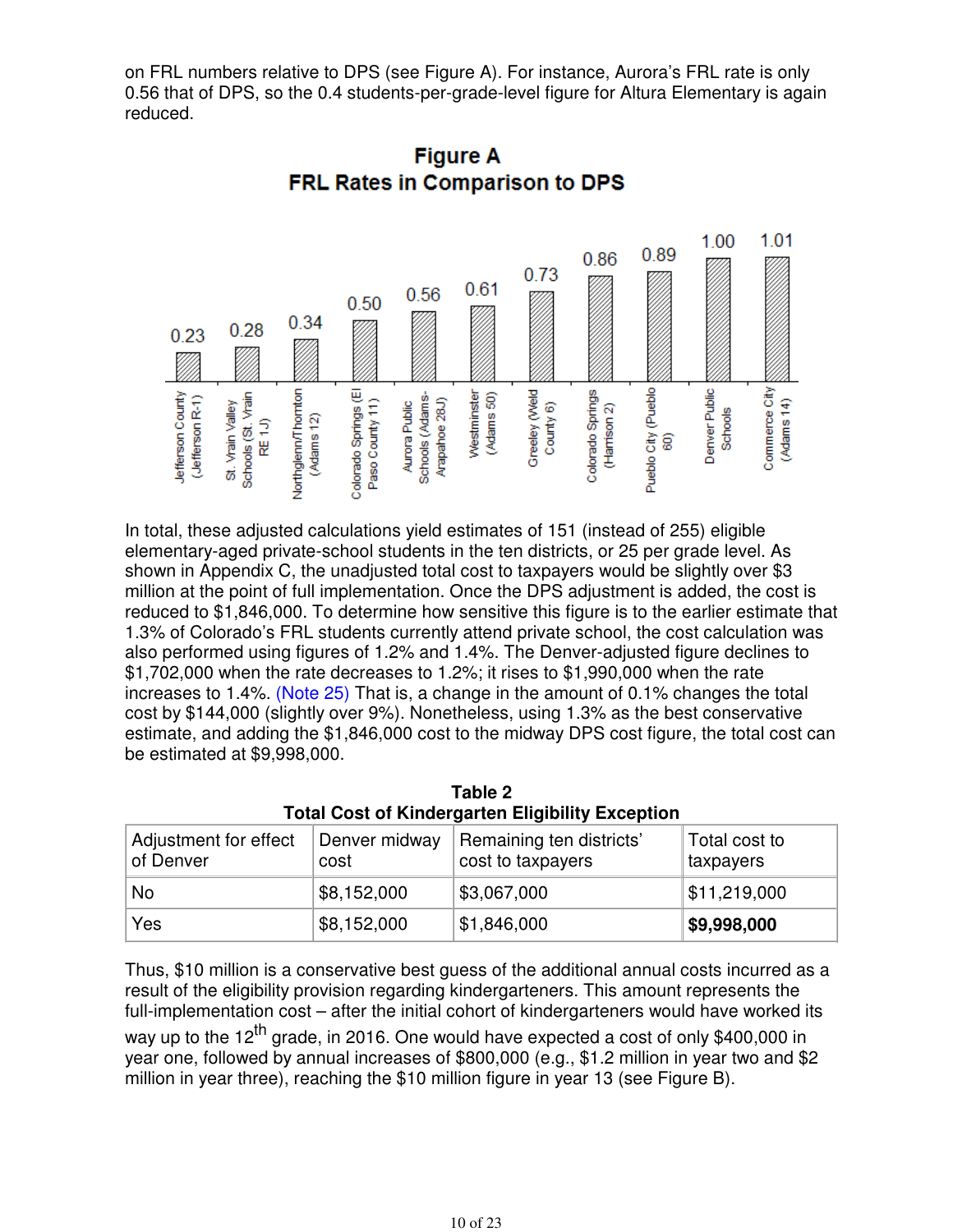

# **Additional Payments to School Districts**

As noted earlier, the Colorado voucher law contained a provision designed to reduce the likelihood that public schools would be financially harmed by the diversion of their funding to private schools. Voucher funding was structured as an alteration to the regular foundation grant system. The law called for the state to send each school district an allotment sufficient to fund the usual full PPOR for each voucher student. Voucher money is then deducted from school district budgets at a rate of 85% of PPOR for high school students, 75% for elementary and middle school (grades 1-8) students, and 37.5% for kindergarteners. The school districts retain the difference.

Since the law also required school districts to administer the policy, and since school districts have fixed costs that would not be reduced by the transfer of voucher students into private schools, the money retained by the school districts may or may not have been enough to offset district-level financial costs of the policy. The present analysis does not attempt to address that issue.

Instead, this analysis simply estimates the amount school districts would have received and retained, above and beyond the amount intended and accounted for in earlier analyses. The following table sets forth those additional amounts for each of the eleven school districts.

| <b>School District</b>    | <b>PPOR</b> | Gain to<br>district from<br>kinder-garten from grade<br>voucher<br>payments | Gain to<br>district<br>1-8<br>voucher<br>payments | Gain to<br>district<br>from<br>grade<br>$9 - 12$<br>voucher<br>payments | Total<br>annual<br>gain to<br>school<br>district,<br>unadjusted | Total<br>annual<br>gain to<br>school<br>district,<br>adjusted<br>for DPS | <b>District</b><br>percent<br>of total<br>gain,<br>adjusted<br>for DPS |
|---------------------------|-------------|-----------------------------------------------------------------------------|---------------------------------------------------|-------------------------------------------------------------------------|-----------------------------------------------------------------|--------------------------------------------------------------------------|------------------------------------------------------------------------|
| Aurora<br>(Adams-Arapahoe | \$5,734.88  | \$17,061                                                                    | \$109,193                                         | \$32,758                                                                | \$159,012                                                       | \$89,047                                                                 | 4.0%                                                                   |

**Table 3 Gains to School Districts Due to Kindergarten Eligibility Exception**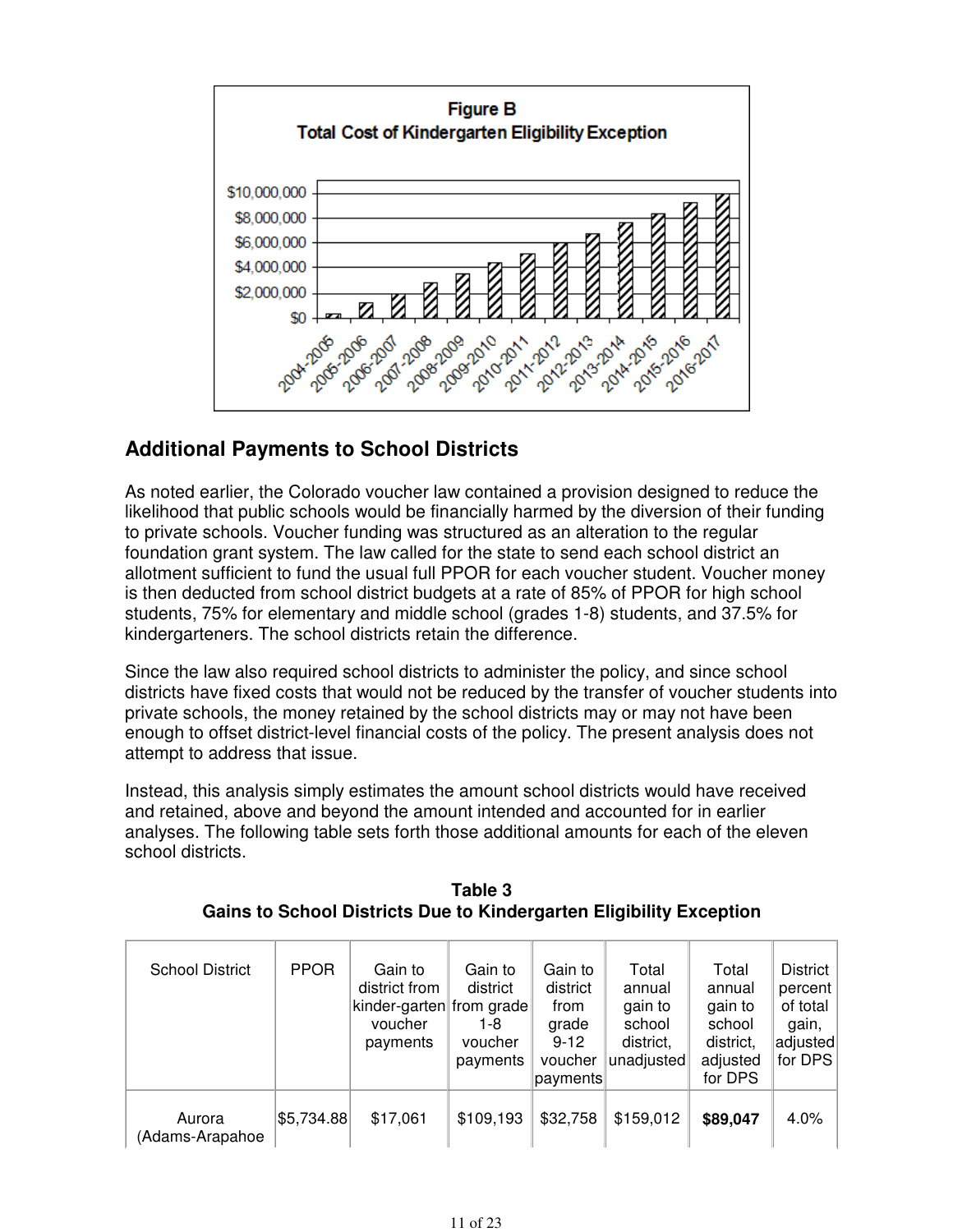| 28J)                                         |            |           |          |          |          |                                                      |         |
|----------------------------------------------|------------|-----------|----------|----------|----------|------------------------------------------------------|---------|
| Colorado Springs<br>(El Paso County 11)      | \$5,724.64 | \$8,730   | \$55,870 | \$16,761 | \$81,360 | \$40,680                                             | 1.8%    |
| Colorado Springs<br>(Harrison 2)             | \$5,928.39 | \$7,043   | \$45,073 | \$13,522 | \$65,637 | \$58,417                                             | 2.6%    |
| <b>Commerce City</b><br>(Adams 14)           | \$6,194.60 | \$7,019   | \$44,922 | \$13,476 | \$65,417 | \$66,071                                             | $3.0\%$ |
| Denver Public<br>Schools                     | \$6,350.56 | \$81,763  |          |          |          | \$1,308,215 \$392,465 \$1,782,443 \$1,782,443        | 80.6%   |
| Greeley (Weld<br>County 6)                   | \$5,772.55 | \$11,153  | \$71,382 | \$21,414 | \$103,95 | \$75,883                                             | 3.4%    |
| Jefferson County<br>(Jefferson R-1)          | \$5,746.78 | \$6,450   | \$41,278 | \$12,383 | \$60,111 | \$13,825                                             | 0.6%    |
| Northglenn/Thornton \$5,734.88<br>(Adams 12) |            | \$6,660   | \$42,620 | \$12,786 | \$62,065 | \$21,102                                             | 1.0%    |
| Pueblo City (Pueblo \$5,789.51<br>60)        |            | \$2,895   | \$18,527 | \$5,558  | \$26,980 | \$24,012                                             | 1.1%    |
| St. Vrain Valley<br>Schools                  | \$5,781.31 | \$4,560   | \$29,185 | \$8,755  | \$42,500 | \$11,900                                             | 0.5%    |
| Westminster<br>(Adams 50)                    | \$5,877.32 | \$5,116   | \$32,740 | \$9,822  | \$47,677 | \$29,083                                             | 1.3%    |
| Total                                        |            | \$158,449 |          |          |          | \$1,799,003 \$539,701 \$2,497,152 <b>\$2,212,464</b> |         |

The figures used as a basis for this calculation are, for DPS, 103 students per grade level (which generated the \$8,152,000 figure for overall taxpayer cost) and, for the other ten districts, private school attendance of 1.3% of each district's FRL students.

As is true of the \$10 million taxpayer-cost figure, this amount represents the full-implementation cost – after the initial cohort of kindergarteners would have worked its way up to the  $12<sup>th</sup>$  grade, in 2016. Even in DPS, the district that would have expected to receive the largest gain, the first-year benefit would be only \$143,000, followed by annual increases of \$285,000, reaching the \$1.8 million figure in year 13.

# **Conclusion**

Notwithstanding the Colorado Supreme Court's finding that the current voucher law is unconstitutional, voucher proponents will likely pursue revised legislation designed to address the local control issue that formed the basis of the Court's decision. That is, the expected revisions will make substantial changes to the overall flow of money – designed to take school districts out of the monetary sequence – although the fiscal impact for the state would be essentially unchanged from that described above. (Note 26)

The costs estimated here are not large compared to the overall state education budget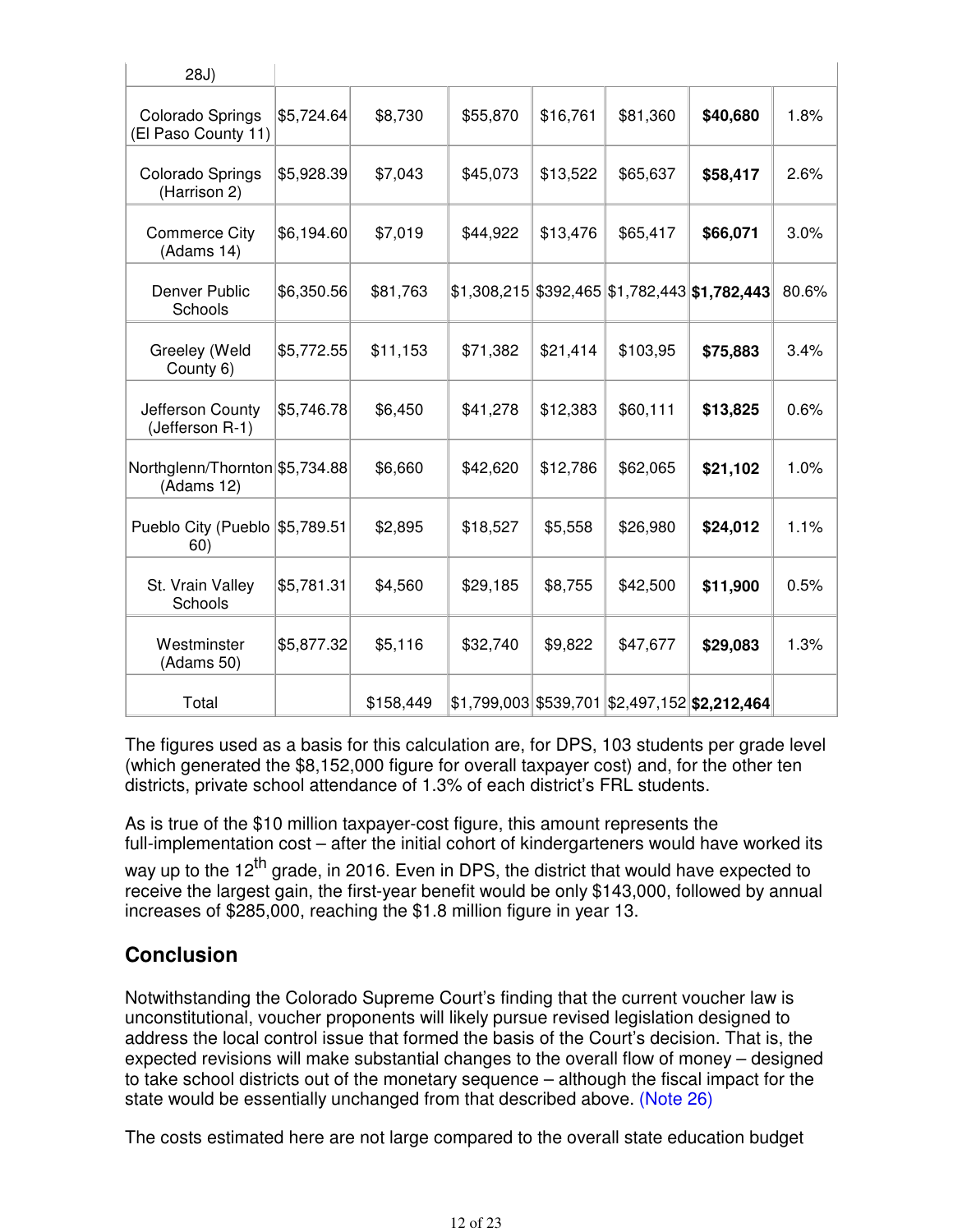(\$2.4 billion for k-12 education in fiscal year 2003-04). However, at a time when public schools are financially strapped, \$10 million is real money. Perhaps more importantly, debates about vouchers should be grounded in complete, factual information. As stated at the outset of this article, the conclusion that Colorado's voucher law is not fiscally neutral does not establish whether the law was good public policy. Sound reasoning may support the policy, even at the added cost of \$10 million annually. Yet it is this question of whether the voucher plan is desirable at this added cost which policy makers should have considered – not the imagined fiscally neutral policy that was actually considered and adopted.

# **Notes**

1. Throughout this paper, I use the term "private school" to refer to all nonpublic schools, including Catholic, other religious, and secular.

2. This issue concerned the possibility that students in grades 4-12 and attending private schools would be eligible for vouchers because of wording making eligible those students who did not take the Colorado state assessments.

3. Section 22-56-104(2)(b)(II) provides for eligibility of low-income children as follows:

For children entering or enrolled in one of grades one through three, the child:

- (A) Was continuous enrolled in and attending a public school during the previous school year;
- (B) Lacks overall learning readiness attributable to at least three significant family risk factors, as described in section 22-28-106; or
- (C) Resides in an area in which the child's neighborhood school, as defined in section 22-1-122(2)(c), is a public school in the school district that received an academic performance rating of "low" or "unsatisfactory" pursuant to section 22-7-604(5).

Notwithstanding the fairly clear wording, the state Department of Education's eligibility flowchart implicitly but unambiguously interprets this provision to require that "A" be satisfied in all cases and that the student also must satisfy either "B" or "C". This flowchart is available online at www.cde.state.co.us/choice/download/flowchart.pdf and is reproduced here as Appendix D. My analysis here simply accepts the Department of Education's interpretation, although I continue to urge a legislative clarification in order to head off any confusion or litigation.

4. The Department of Education flowchart (Appendix D) diverges again here from the plain language of the statute. Instead of focusing on grade level (kindergarten versus later grades), the flowchart focuses on the child's age. Accordingly, for children seven years of age and older, the eligibility provisions include attendance in public school. For those under seven years old, this provision does not apply, and the only remaining eligibility criteria require that the child's family be low-income and live within the boundaries of a neighborhood school rated "low" or "unsatisfactory." The basic analyses presented here are not, however, affected in any meaningful way by this different interpretation.

5. To avoid this problem, the legislation could have made eligibility contingent upon the student enrolling for some set amount of time (e.g., one or two years) in public school. As a practical matter, this would mean that many voucher-eligible families would enroll their child in kindergarten and/or first grade and then move to private school. Although this would filter out many families that always intended to pursue a private school education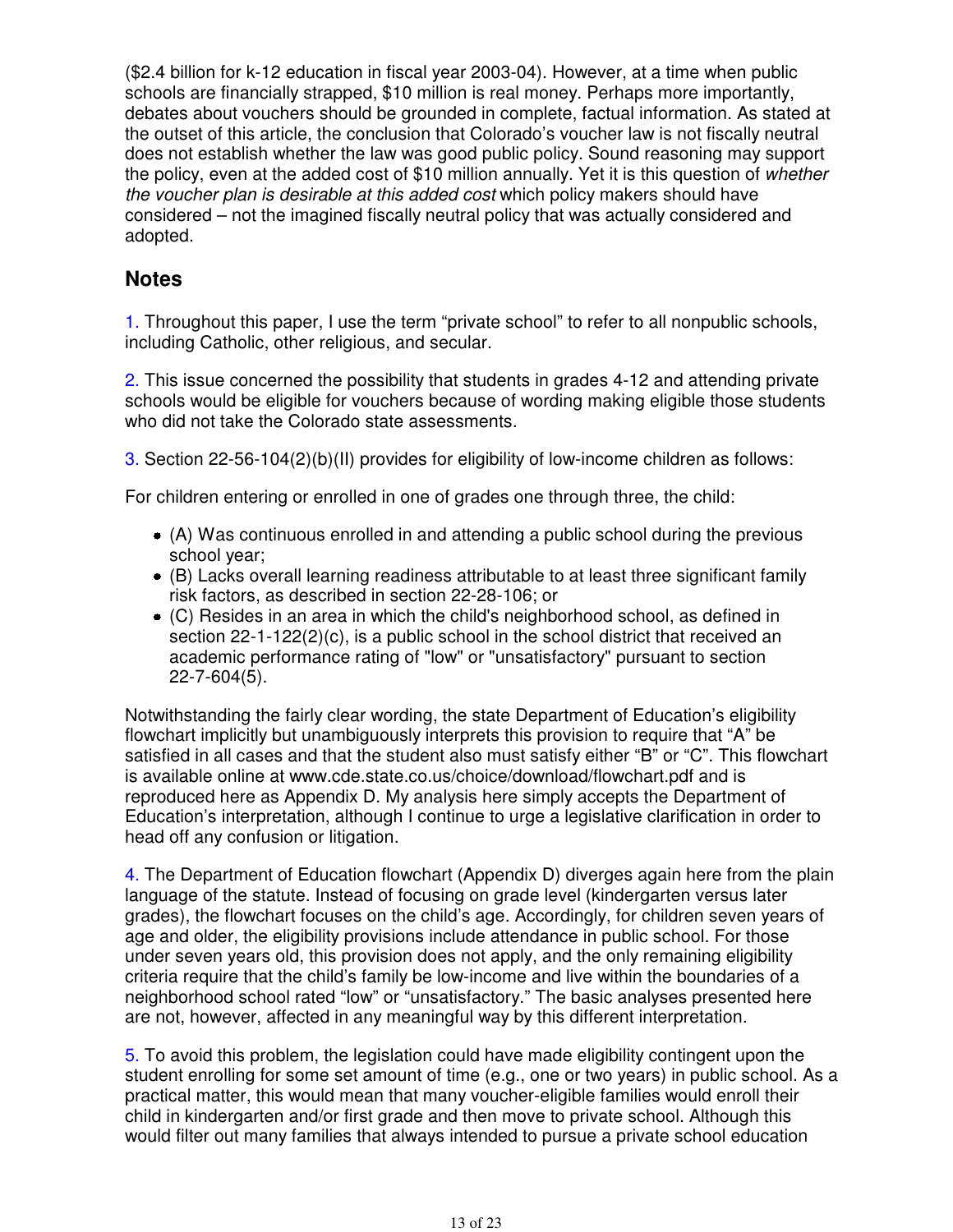and would thus mitigate the taxpayer costs discussed herein, it would not necessarily be good policy and would almost surely lead to families 'gaming' the system.

6. Notwithstanding their eligibility, some of these students would not have taken advantage of voucher availability due, e.g., to lack of information about the program. However, given that the relevant persons here are parents who have already elected to choose a private school education for their children, one would not expect this to happen in many instances.

7. Because low-income families have higher rates of transience, this is not a minor exception. Many such moves may not actually disrupt voucher eligibility (i.e., moving from one voucher-eligibility attendance area to another), but others undoubtedly will. This analysis does not attempt to include such transience in the calculations.

8. An earlier analysis projected a financial loss to the public school districts in an amount exceeding \$89 million annually (CEA, 2003). This figure represents the amount of money required to be sent on to the private schools. The policy effect of this lesser allocation at each district will likely depend on a variety of district-specific issues, such as whether the district is facing overall declining enrollment or, in contrast, overcrowding. The present analysis does not attempt to address that issue. Instead, the fiscal issue addressed herein is focused on the fiscal impact of the kindergarten eligibility exception described above.

9. Kindergartens are funded at half of PPOR, so the 37.5% rate is set at the same proportion as for students in grades 1-8 (75%).

10. Performance ratings are based on the CSAP, or Colorado Student Assessment Program tests, which include assessments in reading and writing in grades 3 through 10, in mathematics in grades 5 through 10, and in science at grade 8.

11. This analysis proceeds on the assumption that the participation caps will have no effect on the financial impact of the kindergarten eligibility exception. This is because the number of possible students that would have received vouchers based on this eligibility exception is much smaller than the participation caps. The only instance where the cap may have become a factor would be the first year in DPS, when the enrollment cap is 1%, or 685 students. This compares to an estimate of 103 students taking advantage of the eligibility exception.

12. I thank all three institutions for their assistance, particularly the Archdiocese, whose schools account for the vast majority of the private school enrollment of Denver's low-income students.

13. In cases of inconsistencies, the numbers were averaged. The author recognizes the inaccuracy of this approach and welcomes clarifying information.

14. The FRL numbers used in this analysis are a conservative underestimate of eligible students, since the category "FRL-receiving students" should be distinguished from "FRL-qualified students." A FRL-qualified student attending a private school does not necessarily receive FRL. This is also true of FRL-qualified students attending public schools, but it is likely a greater issue for private schools, which may choose to eschew the FRL program because of lack of facilities or a principled choice to refuse governmental assistance.

15. Information about grade levels served was obtained from publicly available sources, such as the schools' web sites. The author welcomes updated or corrected information.

16. Almost all schools in Northwest Denver have at least 75% FRL.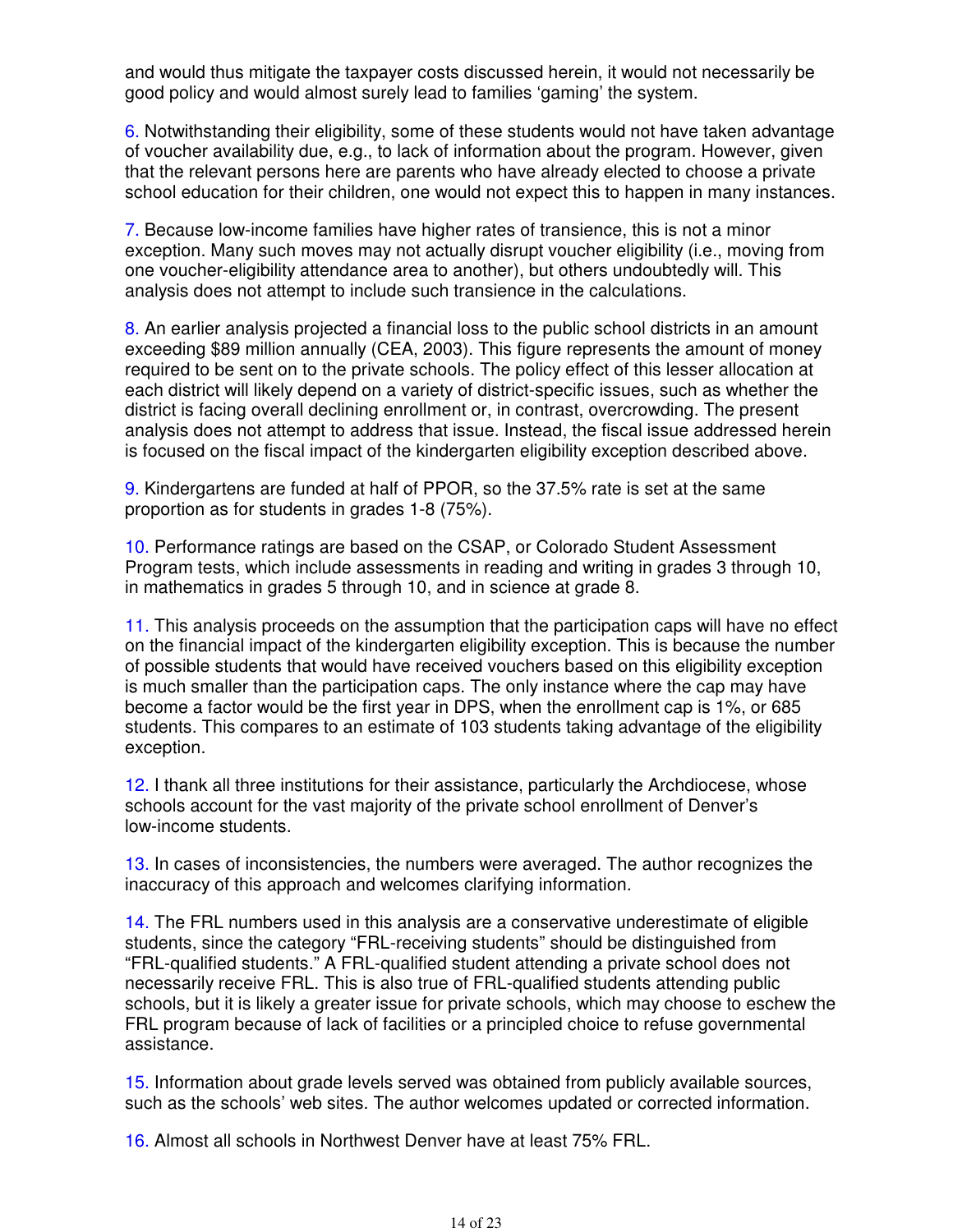17. Initially, of course, we have to make the justifiable assumption that the public school attendance data reflect overall poverty rates in the attendance area.

18. As noted earlier, this analysis does not incorporate any low-income kindergarteners who reside outside the enrollment areas of qualifying public schools. However, the voucher statute includes an eligibility provision for such kindergarteners, so long as they qualify as "at-risk" under any of seven different definitions (e.g., if either of the child's parents was less than 18 and unmarried when the child was born, or if the child's parent or guardian has not completed high school or received a GED).

19. Kindergarten is funded at only half of normal PPOR.

20. This figure does not take into account the annual increases in PPOR, pursuant to the requirements of Colorado's Amendment 23, passed by voters in 2000.

21. This is particularly likely in the case of the Kunsberg School, which is associated with the National Jewish Medical and Research Center and which serves students with medical needs.

22. This analysis also does not account for the small number of students who currently move from public to private schools after kindergarten or the number who currently move from private back to public schools. It is likely that the addition of vouchers would, after the plan is fully implemented, change both these figures. For instance, assume that Joe, in 2003, moved to a private school between grades 2 and 3. This same hypothetical Joe would do the same in 2005, but now he would do so with financial assistance from the voucher. Similarly, assume Karen moves from private school to public school after first grade in 2003. Project ahead to a different Karen in 2007. She began in private school, with the help of a voucher, in 2005. In 2007, her family is less likely to move her to public school, since her private education is funded through the voucher. Since the costs are now externalized, they no longer serve as an incentive favoring public school. Because the overall number of low-income private school students is currently small, the number of Joes and Karens would also be small. It is reasonable to project some additional cost to taxpayers because of such students, but any projection would require too many ungrounded assumptions.

Another movement pattern that may have changed, due to the externalization of the costs of private school, concerns the return of students to public school after the primary grades (see table below, describing national patterns).

|                |     |     | <b>Primary Secondary Combination</b> |
|----------------|-----|-----|--------------------------------------|
| Schools        | 61% | 9%  | 30%                                  |
| Enrollment 55% |     | 16% | 30%                                  |

### Table 4 Private Schools and Enrollment

Source: Broughman & Colaciello (2001).

23. One of the assumptions here is that the private schools with FRL students are the same size as those without. In fact, one would expect the latter group of schools to have smaller overall enrollments. Broughman and Colaciello (2001) point out that Catholic schools are much less likely to be small than nonsectarian or other religious schools. And Catholic schools also are the most likely to enroll low-income students (Alt & Peter, 2002). Alt and Peter (2002) also note that about 25% of private school respondents did not know whether they enrolled any FRL students. Therefore, the 49.5% figure is probably also an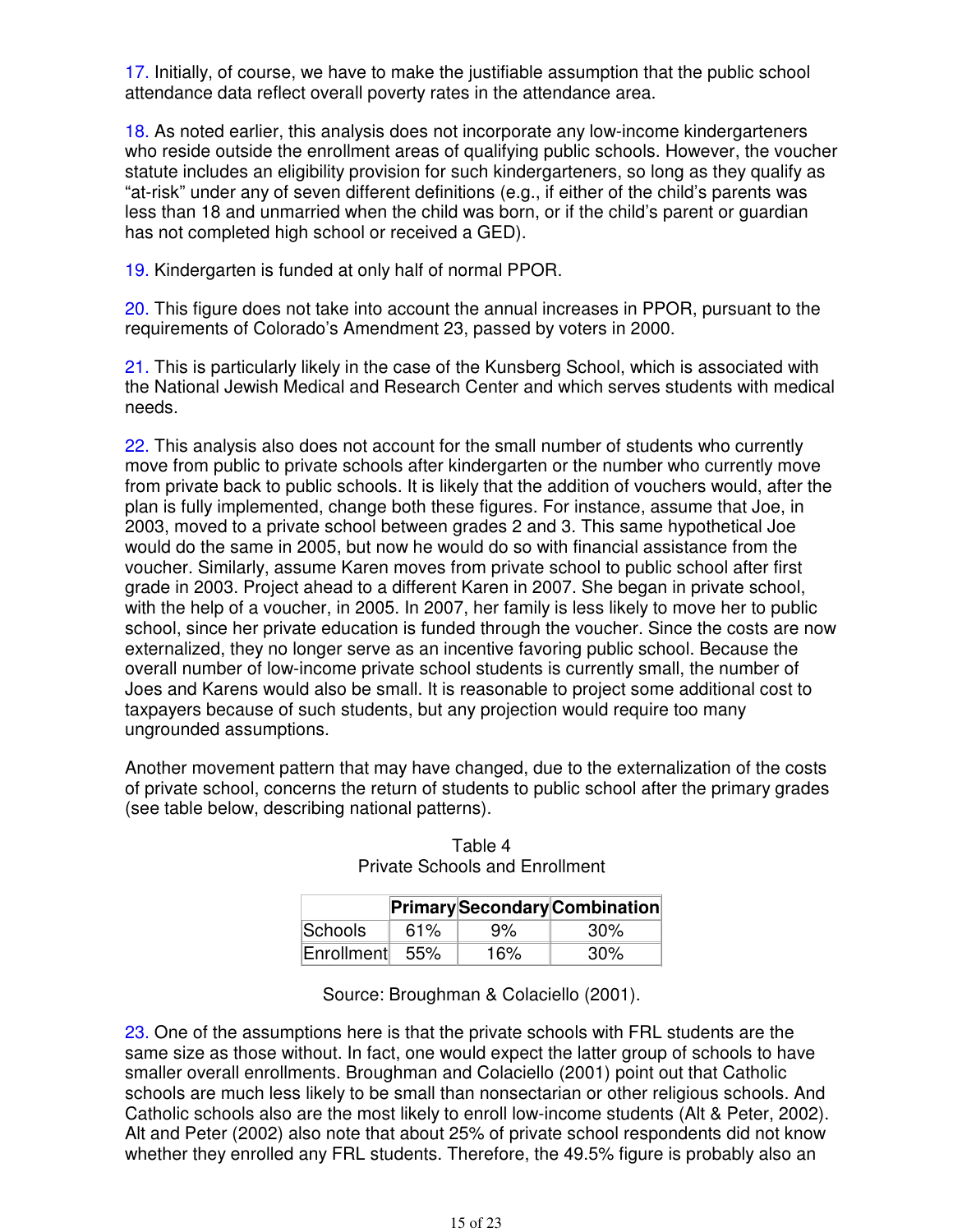underestimate. Moreover, the low-income enrollment numbers are probably higher for schools serving the relatively low-income neighborhoods where students are eligible for vouchers. Given all this, the 5% figure is likely on the conservative side.

24. The calculation begins with the number of FRL students in public school and then adds approximately 1.3% of that number to reach the approximate number of FRL students attending both public and private school in the public school's attendance area. The final calculation then takes 1.3% of the sum of these numbers to arrive at the estimated private school number. This approximation only works because the percentage of low-income students attending private school is quite small.

25. This sensitivity analysis is particularly important when one takes into account the derivation of the 1.3%. Recall the estimate that approximately 5% of private school students nationally are eligible for FRL. For the reasons set forth in an earlier footnote, this 5% figure is probably a substantial underestimate. Were the estimate to be raised to just 6%, the 1.3% figure would correspondingly increase to 1.6%, and the total cost attributable to the remaining ten districts would increase to \$2,278,000.

26. This analysis does not attempt to address the local control or constitutionality issues. However, such an analysis (in the context of similar legislation) can be found in Bartels & Welner (2004).

### **References**

Alt, M. N., & Peter, K. (2002). Private Schools: A Brief Portrait. (NCES 2002–013). MPR Associates, Inc. U.S. Department of Education, NCES. Washington, DC: U.S. Government Printing Office.

Bartels, B. & Welner, K. G. (2004). Colorado Charter School Authorization and Funding Reform: An Analysis of HB 04-1141. Boulder, CO: EPIC Policy Center. Available online at http://education.colorado.edu/epic/index.asp

Broughman, S.P., & Colaciello, L.A. (2001). Private School Universe: 1999–2000 (NCES 2001–330). U.S. Department of Education, NCES. Washington, DC: U.S. Government Printing Office.

Colorado Department of Education (2003a). Fall 2002 Non-Public School Pupil Membership. Available online at www.cde.state.co.us/cdereval/download/pdf/2002PM/Fall2002NPSbyGrade.pdf

Colorado Department of Education (2003b). K-12 Free and Reduced Information--As of October 1, 2002. Available online at www.cde.state.co.us/cdenutritran/download/pdf/20022003FRREDUCED03rev1.pdf

Colorado Education Association (2003). Financial Impact of House Bill 03-1160 to Affected School Districts. Available online at http://www.coloradoea.org/media/hb1160.impact.pdf

Howe, K. R. (1997). Understanding equal educational opportunity: Social justice, democracy, and schooling. New York: Teachers College Press.

Howe, K. R. & Welner, K. G. (2003). An Analysis of Colorado's School Voucher Proposals. Boulder, CO: EPIC Policy Center. Available online at http://education.colorado.edu/epic/index.asp

Owens v. Colo. Cong. of Parents (slip opinion, Colorado Supreme Court). Available online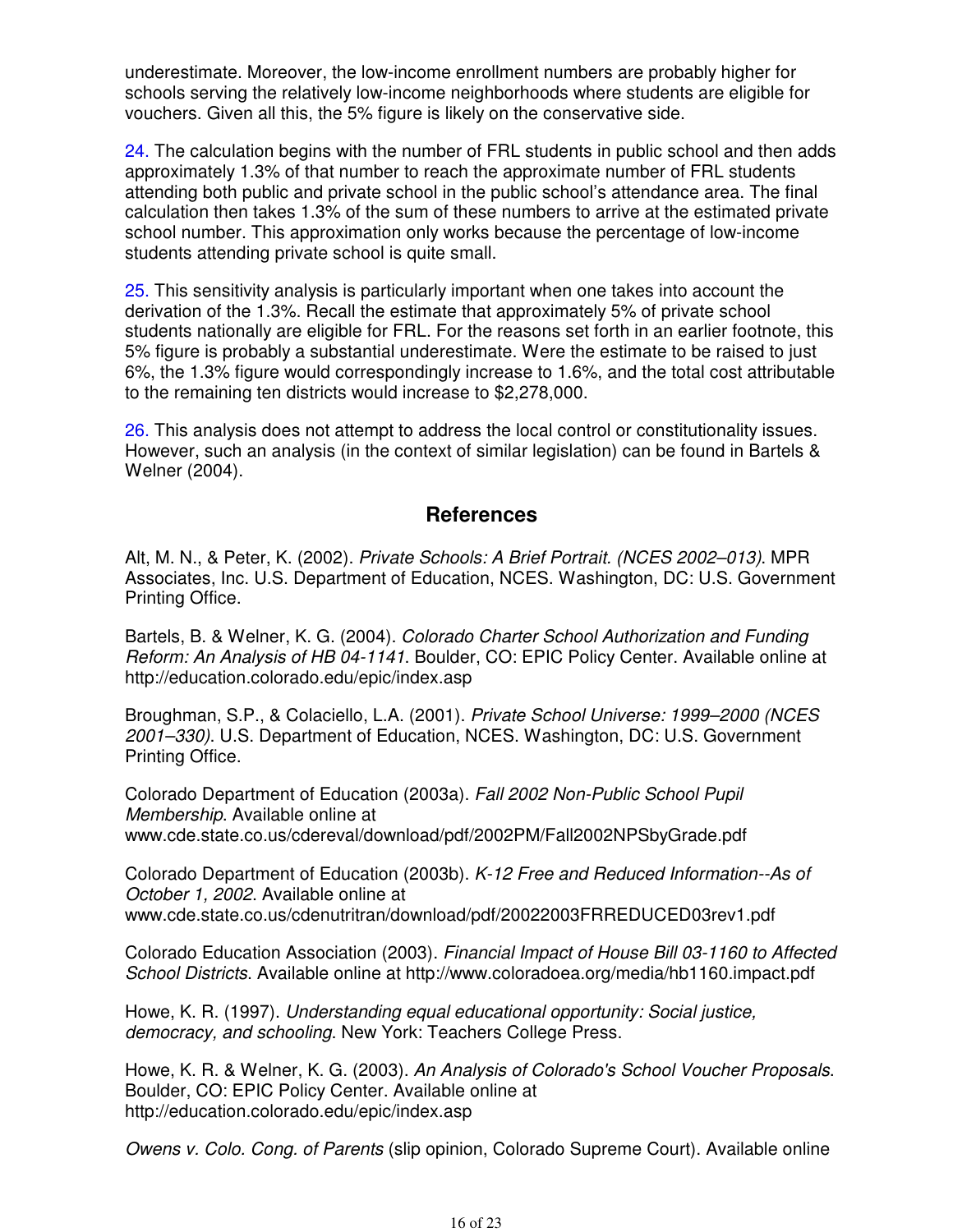at http://www.cobar.org/opinions/opinion.cfm?OpinionID=4688

Sarche, J. (2004, August 28). Colo. supreme court strikes school vouchers. Rocky Mountain News. Available online at http://www.rockymountainnews.com/drmn/local/article/0,1299,DRMN\_15\_2996408,00.html

Zelman v. Simmons-Harris, 536 U.S. 639 (2002).

### **About the Author**

### **Kevin G. Welner**

School of Education University of Colorado Boulder, CO 80309-0249 (303) 492-8370 E-mail: kevin.welner@colorado.edu

B.A. University of California, Santa Barbara, 1985 J.D. University of California, Los Angeles, 1988 Ph.D. University of California, Los Angeles, 1997

Kevin G. Welner is an Assistant Professor at the University of Colorado at Boulder's School of Education, and co-director of CU-Boulder's Education and the Public Interest Center (http://education.colorado.edu/epic/index.asp). He is the author of Legal Rights, Local Wrongs: When Community Control Collides with Educational Equity (SUNY Press, 2001). His homepage is at http://education.colorado.edu/faculty/welnerk/

# **Appendix A Denver Private Schools Enrolling Students Who Receive Free or Reduced Lunch**

| Name of private<br>school                       | Grade<br>levels<br>served | Number of<br>grade<br>levels<br>served | Current<br>number of<br><b>FRL</b><br>students | FRL<br>students<br>per grade<br>level | Approved by<br>DPS to<br>receive<br>voucher<br>students |
|-------------------------------------------------|---------------------------|----------------------------------------|------------------------------------------------|---------------------------------------|---------------------------------------------------------|
| Our Lady of<br><b>Fatima Catholic</b><br>School | $k-8$                     | 9                                      | 1                                              | 0.11                                  | Yes                                                     |
| Notre Dame<br>Catholic School                   | k-8                       | 9                                      | 4                                              | 0.44                                  | Yes                                                     |
| Good Shepherd<br>Catholic                       | $k-8$                     | 9                                      | $\overline{4}$                                 | 0.44                                  | Yes                                                     |
| Saint Bernadette<br>School                      | k-8                       | 9                                      | 4                                              | 0.44                                  | Yes                                                     |
| Our Lady of<br>Lourdes Catholic<br>School       | $k-8$                     | 9                                      | $\overline{7}$                                 | 0.78                                  | Yes                                                     |
| Saint John's<br>Lutheran School                 | $k-5$                     | 6                                      | 5                                              | 0.83                                  | Yes                                                     |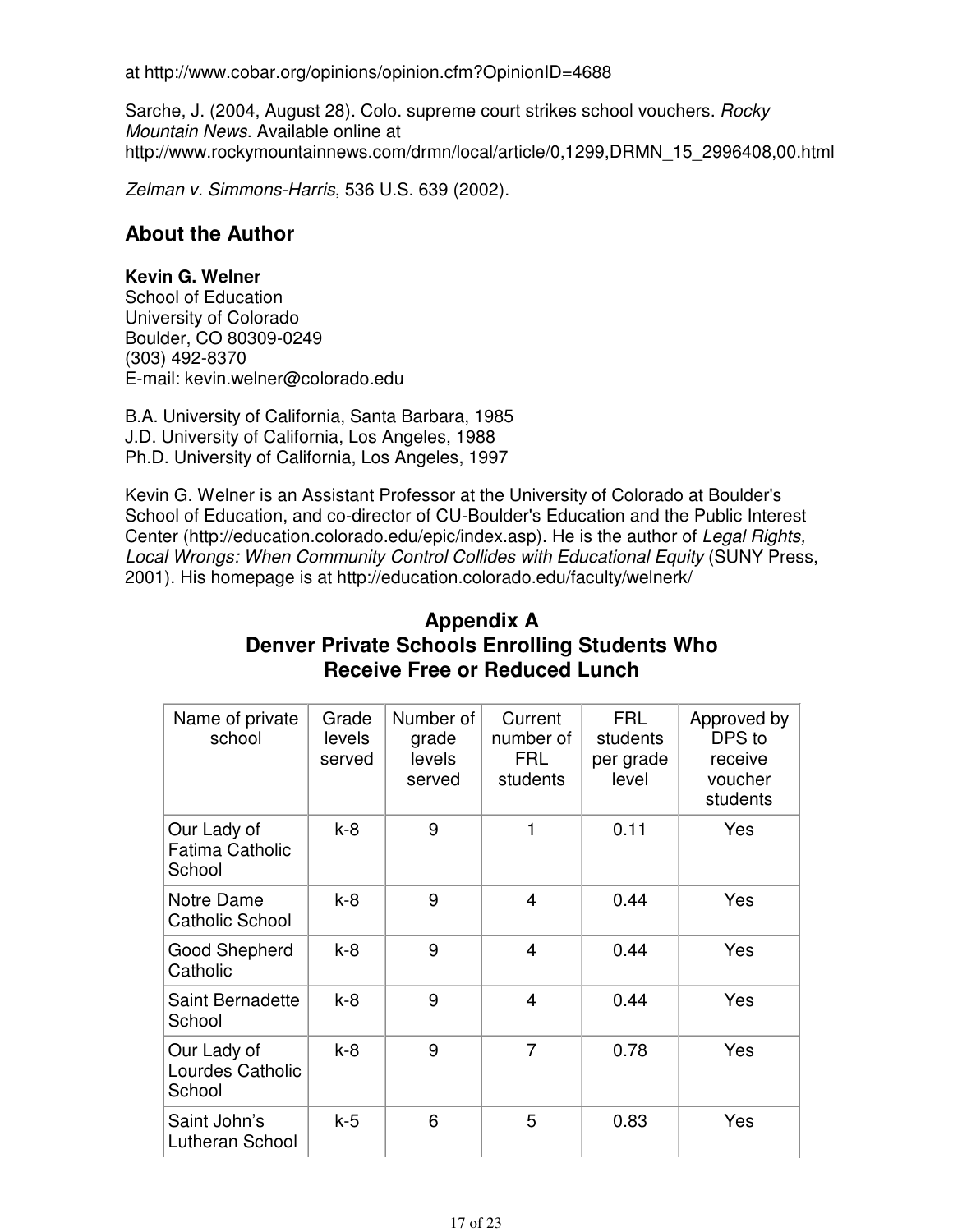| <b>Blessed</b><br>Sacrament<br>Parish School          | $k-8$  | 9              | 8   | 0.89            | Yes |
|-------------------------------------------------------|--------|----------------|-----|-----------------|-----|
| Saint John<br>Evangelist                              | $k-8$  | 9              | 12  | 1.33            |     |
| <b>St Andrews</b><br>Lutheran                         | $k-4$  | 5              | 10  | 2.00            |     |
| <b>Saint James</b><br><b>Catholic School</b>          | $k-8$  | 9              | 19  | 2.11            | Yes |
| <b>Saint Clare</b><br>Asissi                          | $k-8$  | 9              | 20  | 2.22            |     |
| <b>Saint Catherine</b><br>of Siena                    | $k-8$  | 9              | 21  | 2.33            | Yes |
| Assumption<br><b>Catholic School</b>                  | $k-8$  | 9              | 24  | 2.67            |     |
| Saint Anthony                                         | $k-8$  | 9              | 28  | 3.11            |     |
| Escuela<br><b>Tlatelolco Centro</b><br>de Estudios    | $k-12$ | 13             | 60  | 4.62            |     |
| Loyola Catholic<br>School                             | $k-6$  | 7              | 44  | 6.29            | Yes |
| Love Christian<br>Fellowship<br>Educational<br>Center | $k-12$ | 13             | 98  | 7.54            | Yes |
| Guardian<br>Angels' School                            | $k-8$  | 9              | 82  | 9.11            | Yes |
| Escuela de<br>Guadelupe                               | $k-6$  | $\overline{7}$ | 70  | 10.00           |     |
| Inner-City<br><b>Christian School</b>                 | $k-5$  | 6              | 63  | 10.50           | Yes |
| Kunsberg School                                       | $k-7$  | 8              | 85  | 10.63           |     |
| Saint Rose of<br>Lima                                 | $k-8$  | 9              | 112 | 12.44           | Yes |
| Presentation of<br>Our Lady                           | $k-8$  | 9              | 140 | 15.56           | Yes |
| Saint Francis de<br><b>Sales</b>                      | $k-8$  | 9              | 145 | 16.11           | Yes |
| Annunciation                                          | $k-8$  | 9              | 180 | 20.00           | Yes |
|                                                       |        |                |     | Total:<br>142.5 |     |

# **Appendix B Current Private School Voucher-Eligible Students**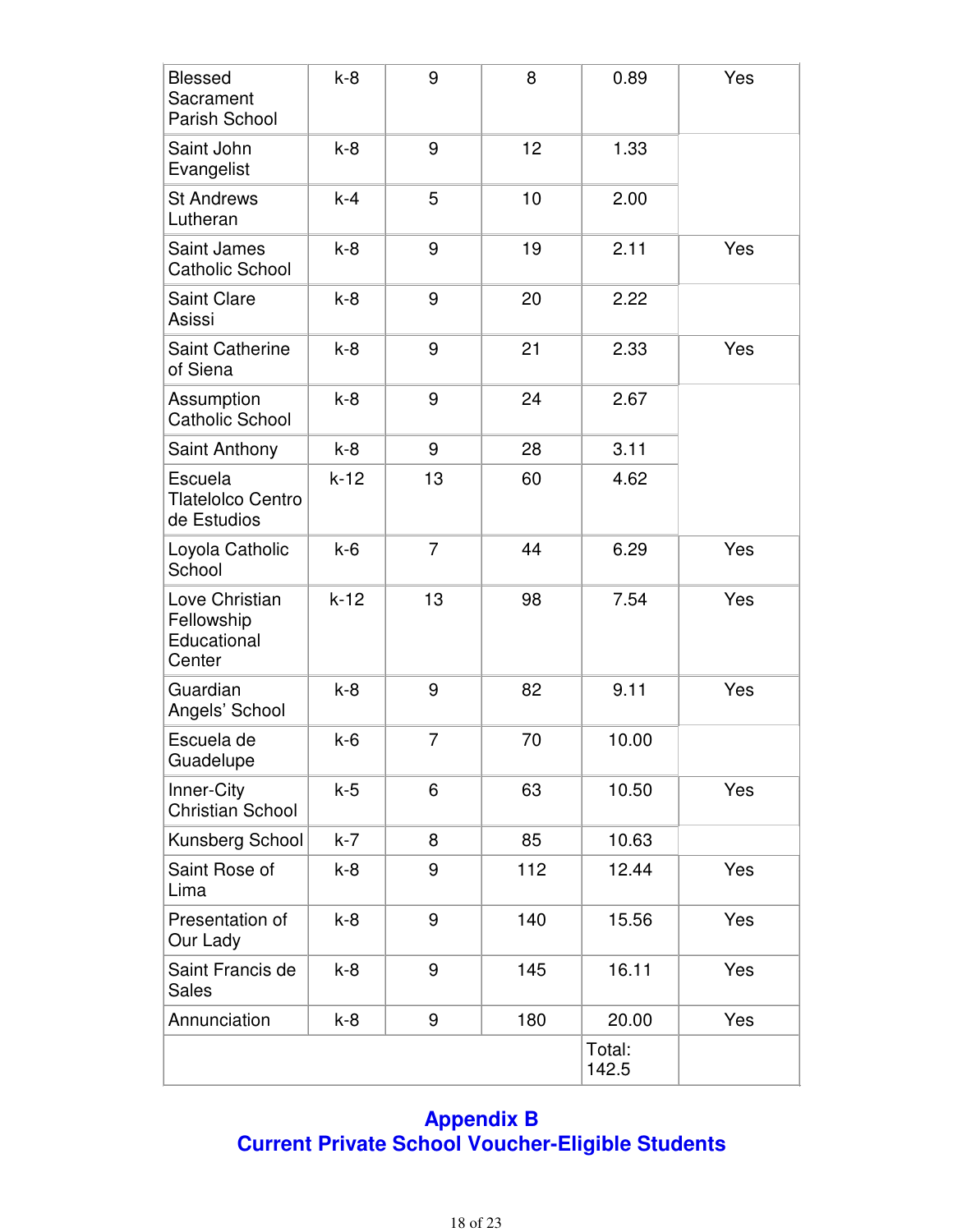## **Appendix C Cost to Taxpayers of Kindergartener Eligibility**

# **Appendix D Flowchart Illustrating Eligibility of Students for the Colorado Opportunity Contract Pilot Program**

The World Wide Web address for the Education Policy Analysis Archives is **epaa.asu.edu**

### **Editor: Gene V Glass, Arizona State University**

#### **Production Assistant: Chris Murrell, Arizona State University**

General questions about appropriateness of topics or particular articles may be addressed to the Editor, Gene V Glass, glass@asu.edu or reach him at College of Education, Arizona State University, Tempe, AZ 85287-2411. The Commentary Editor is Casey D. Cobb: casey.cobb@unh.edu.

### **EPAA Editorial Board**

Michael W. Apple University of Wisconsin

Greg Camilli Rutgers University

Sherman Dorn University of South Florida

Gustavo E. Fischman Arizona State Univeristy

Thomas F. Green Syracuse University

Craig B. Howley Appalachia Educational Laboratory

Patricia Fey Jarvis Seattle, Washington

Benjamin Levin University of Manitoba

Les McLean University of Toronto

Michele Moses Arizona State University

Anthony G. Rud Jr. Purdue University

David C. Berliner Arizona State University

Linda Darling-Hammond Stanford University

Mark E. Fetler California Commission on Teacher **Credentialing** 

Richard Garlikov Birmingham, Alabama

Aimee Howley Ohio University

William Hunter University of Ontario Institute of **Technology** 

Daniel Kallós Umeå University

Thomas Mauhs-Pugh Green Mountain College

Heinrich Mintrop University of California, Los Angeles

Gary Orfield Harvard University

Jay Paredes Scribner University of Missouri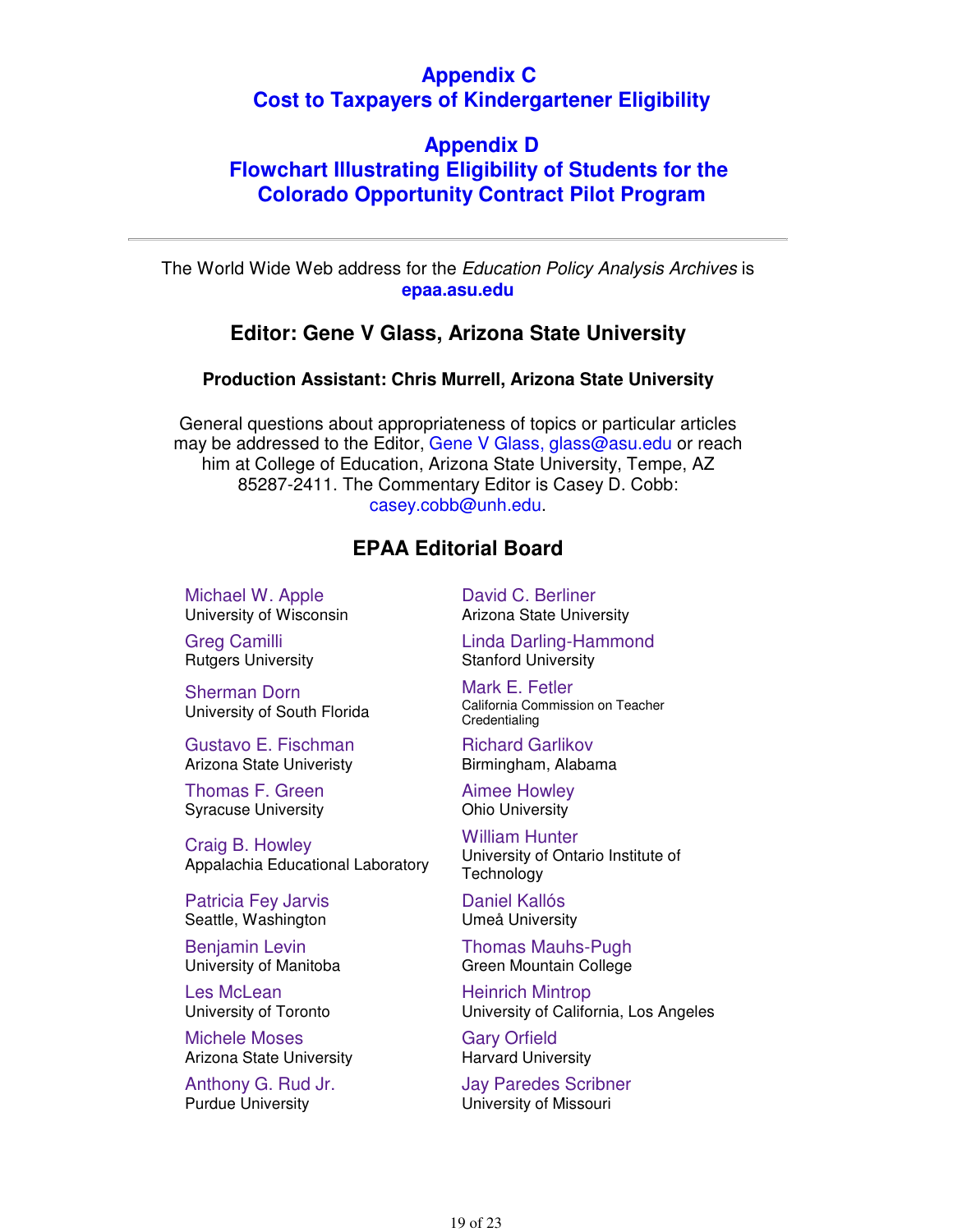Michael Scriven University of Auckland

Robert E. Stake University of Illinois—UC

Terrence G. Wiley Arizona State University Lorrie A. Shepard University of Colorado, Boulder

Kevin Welner University of Colorado, Boulder

John Willinsky University of British Columbia

#### **EPAA Spanish & Portuguese Language Editorial Board**

#### **Associate Editors**

#### **Gustavo E. Fischman**

### **Arizona State University**

#### **&**

#### **Pablo Gentili**

**Laboratório de Políticas Públicas Universidade do Estado do Rio de Janeiro**

**Founding Associate Editor for Spanish Language (1998—2003) Roberto Rodríguez Gómez Universidad Nacional Autónoma de México**

#### **Argentina**

- Alejandra Birgin Ministerio de Educación, Argentina Email: abirgin@me.gov.ar
- Mónica Pini Universidad Nacional de San Martin, Argentina Email: mopinos@hotmail.com,
- Mariano Narodowski Universidad Torcuato Di Tella, Argentina Email:
- Daniel Suarez Laboratorio de Politicas Publicas-Universidad de Buenos Aires, Argentina
	- Email: daniel@lpp-buenosaires.net
- Marcela Mollis (1998—2003) Universidad de Buenos Aires

#### **Brasil**

- Gaudêncio Frigotto Professor da Faculdade de Educação e do Programa de Pós-Graduação em Educação da Universidade Federal Fluminense, Brasil
	- Email: gfrigotto@globo.com
- Vanilda Paiva
	- Email:vppaiva@terra.com.br
- Lilian do Valle Universidade Estadual do Rio de Janeiro, Brasil Email: lvalle@infolink.com.br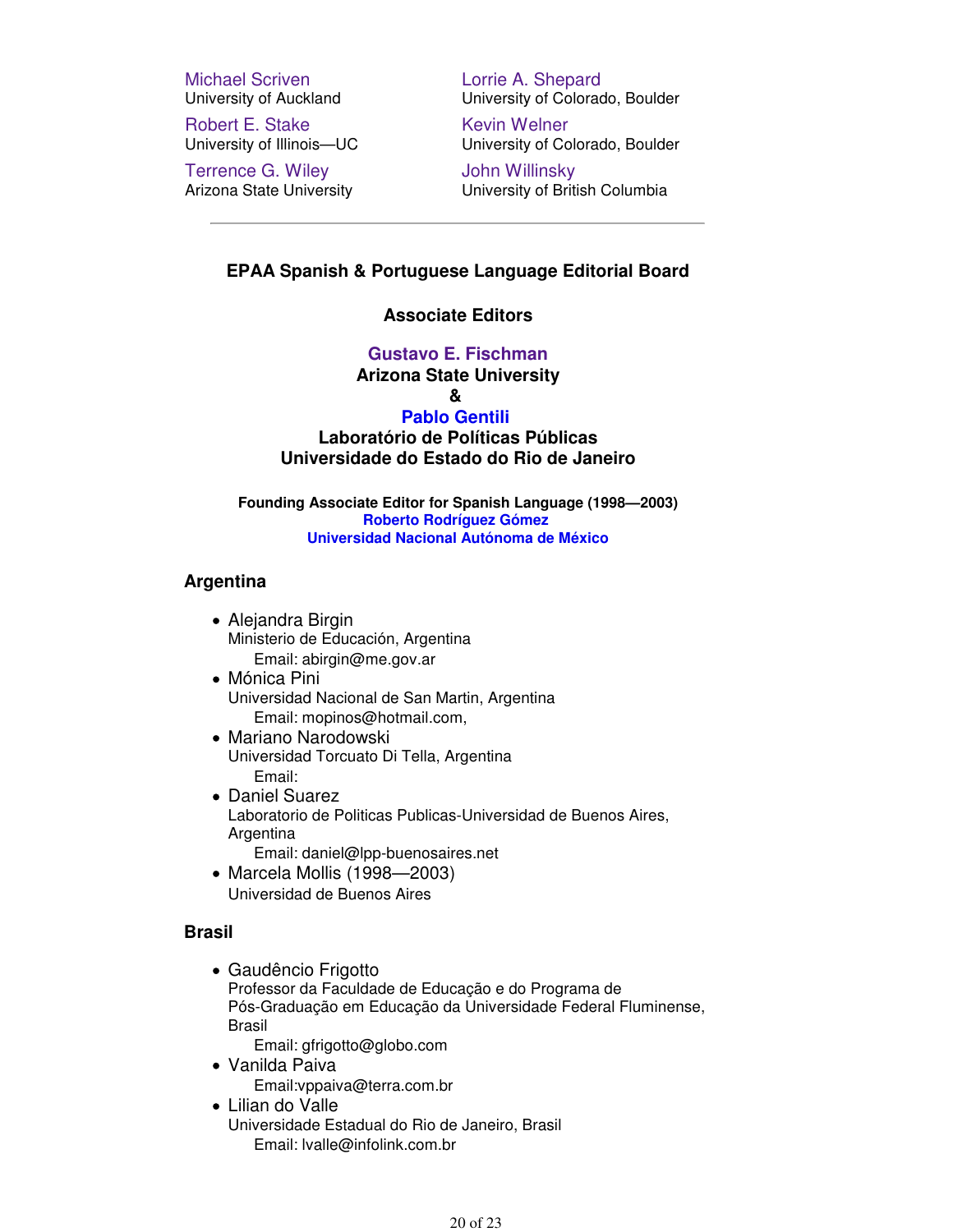- Romualdo Portella do Oliveira Universidade de São Paulo, Brasil Email: romualdo@usp.br
- Roberto Leher Universidade Estadual do Rio de Janeiro, Brasil Email: rleher@uol.com.br
- Dalila Andrade de Oliveira Universidade Federal de Minas Gerais, Belo Horizonte, Brasil Email: dalila@fae.ufmg.br
- Nilma Limo Gomes Universidade Federal de Minas Gerais, Belo Horizonte Email: nilmagomes@uol.com.br
- Iolanda de Oliveira Faculdade de Educação da Universidade Federal Fluminense, Brasil Email: iolanda.eustaquio@globo.com
- Walter Kohan Universidade Estadual do Rio de Janeiro, Brasil Email: walterko@uol.com.br
- María Beatriz Luce (1998—2003) Universidad Federal de Rio Grande do Sul-UFRGS
- Simon Schwartzman (1998—2003) American Institutes for Resesarch–Brazil

### **Canadá**

• Daniel Schugurensky

Ontario Institute for Studies in Education, University of Toronto, Canada Email: dschugurensky@oise.utoronto.ca

### **Chile**

- Claudio Almonacid Avila Universidad Metropolitana de Ciencias de la Educación, Chile Email: caa@rdc.cl
- María Loreto Egaña Programa Interdisciplinario de Investigación en Educación (PIIE), Chile Email: legana@academia.cl

### **España**

- José Gimeno Sacristán Catedratico en el Departamento de Didáctica y Organización Escolar de la Universidad de Valencia, España Email: Jose.Gimeno@uv.es
- Mariano Fernández Enguita Catedrático de Sociología en la Universidad de Salamanca. España Email: enguita@usal.es
- Miguel Pereira Catedratico Universidad de Granada, España Email: mpereyra@aulae.es
- Jurjo Torres Santomé Universidad de A Coruña Email: jurjo@udc.es
- Angel Ignacio Pérez Gómez Universidad de Málaga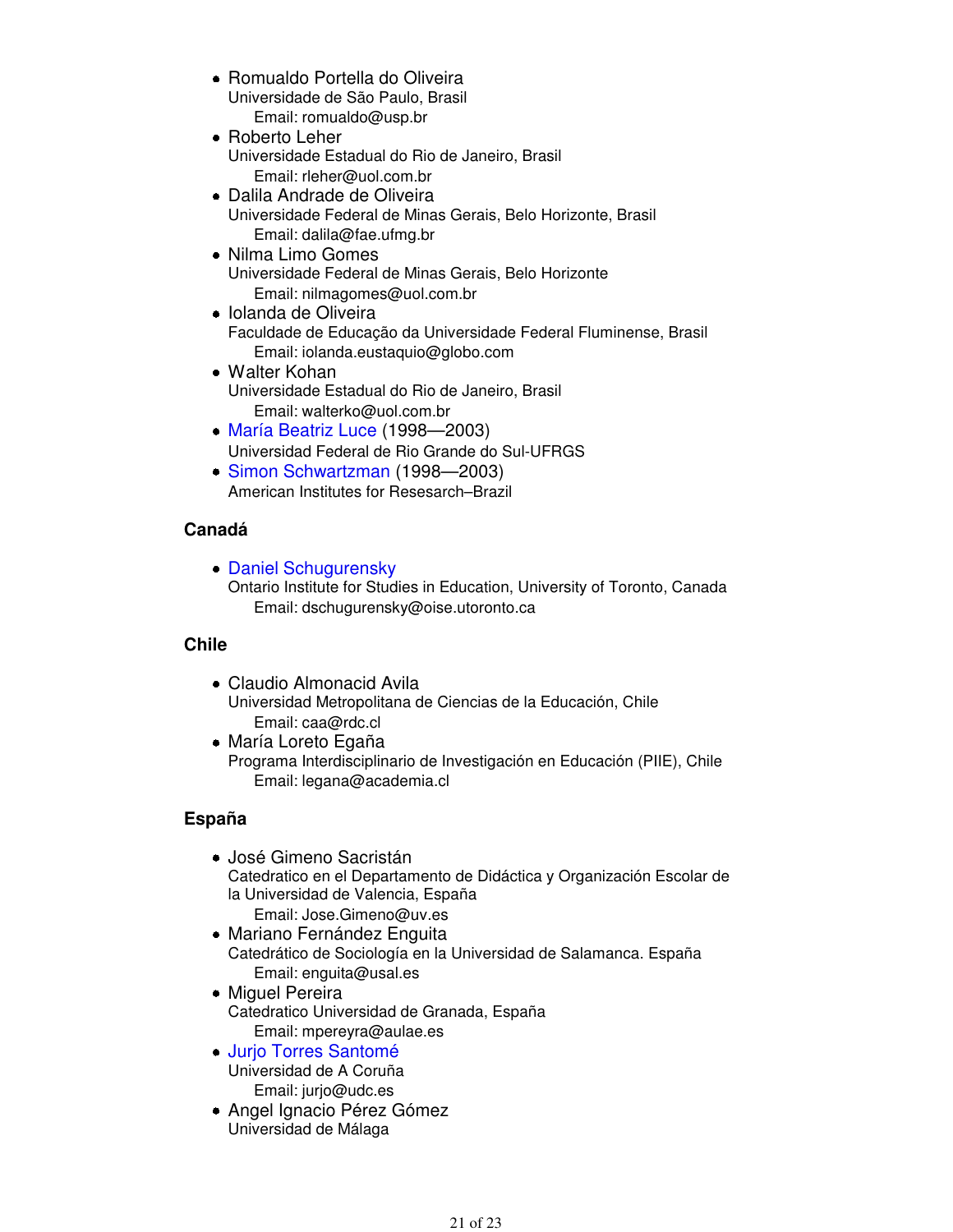Email: aiperez@uma.es

- J. Félix Angulo Rasco (1998—2003) Universidad de Cádiz
- José Contreras Domingo (1998—2003) Universitat de Barcelona

#### **México**

- Hugo Aboites Universidad Autónoma Metropolitana-Xochimilco, México Email: aavh4435@cueyatl.uam.mx
- Susan Street Centro de Investigaciones y Estudios Superiores en Antropologia Social Occidente, Guadalajara, México Email: slsn@mail.udg.mx
- Adrián Acosta Universidad de Guadalajara Email: adrianacosta@compuserve.com
- Teresa Bracho Centro de Investigación y Docencia Económica-CIDE Email: bracho dis1.cide.mx
- Alejandro Canales Universidad Nacional Autónoma de México
	- Email: canalesa@servidor.unam.mx
- Rollin Kent Universidad Autónoma de Puebla. Puebla, México Email: rkent@puebla.megared.net.mx
- Javier Mendoza Rojas (1998—2003) Universidad Nacional Autónoma de México
- Humberto Muñoz García (1998—2003) Universidad Nacional Autónoma de México

#### **Perú**

- Sigfredo Chiroque Instituto de Pedagogía Popular, Perú Email: pedagogia@chavin.rcp.net.pe
- Grover Pango Coordinador General del Foro Latinoamericano de Políticas Educativas, Perú

Email: grover-eduforo@terra.com.pe

### **Portugal**

Antonio Teodoro Director da Licenciatura de Ciências da Educação e do Mestrado Universidade Lusófona de Humanidades e Tecnologias, Lisboa, Portugal

Email: a.teodoro@netvisao.pt

### **USA**

- Pia Lindquist Wong California State University, Sacramento, California Email: wongp@csus.edu
- Nelly P. Stromquist